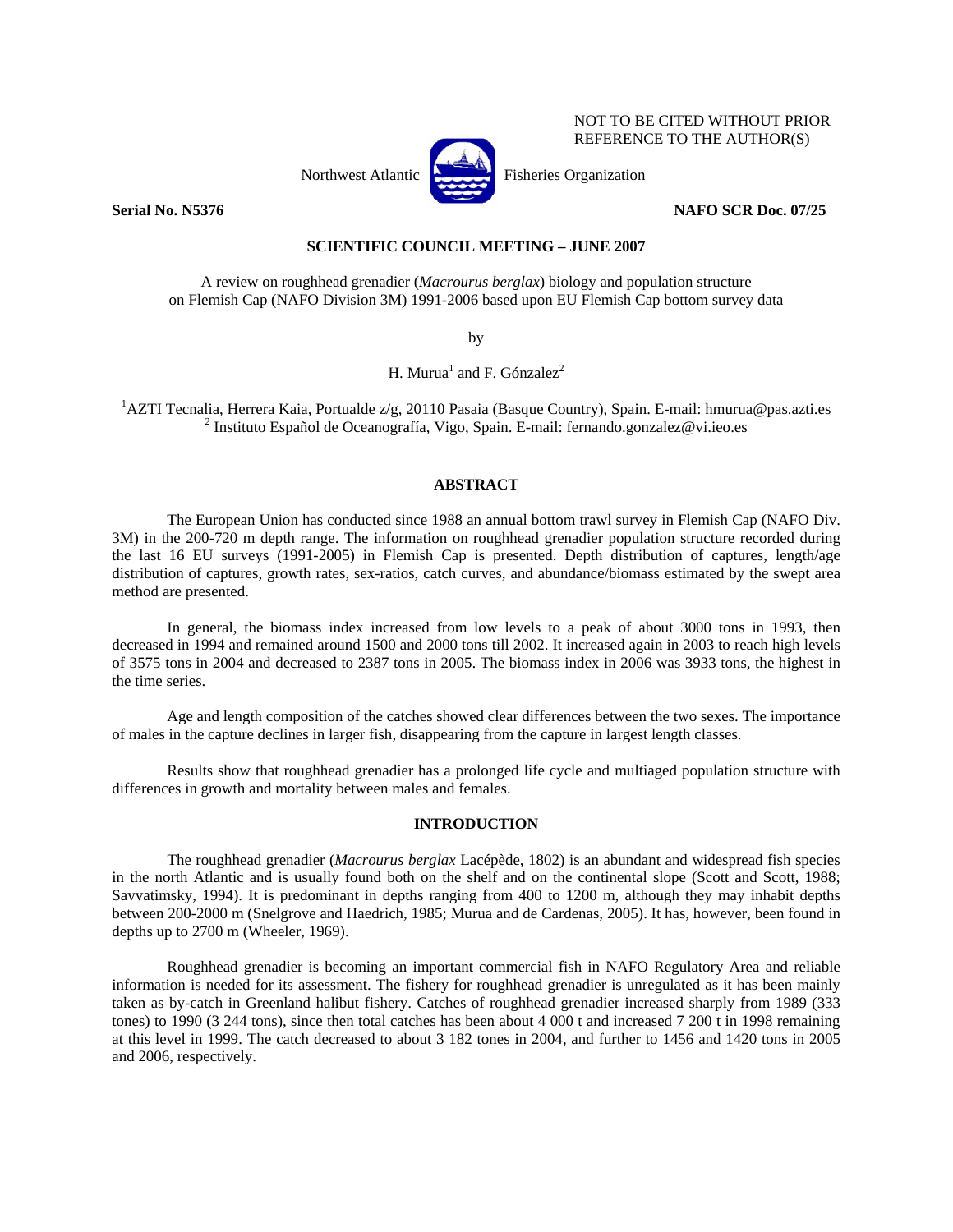Since 1988 EU has conducted an annual random-stratified bottom trawl survey in Flemish Cap (NAFO Div. 3M) in the 200-720 m depth range. From 2003 onwards the survey was extended to depths down to 1 400 meters and was carried out with a new R/V Vizconde de Eza, which replaced the former C/V Cornide de Saavedra. In order to make comparable both series, comparative fishing trials were carried out to calibrate both series in 2003 and 2004 (González-Troncoso and Casas, 2005). The objective of this scientific survey is to obtain abundance indices and to study the population structure and biological parameters of the main species in the area.

 Limited information on age structure and growth rate of *M. berglax* is available in scientific literature. Savvatimsky (1971, 1984, 1989, 1994) and Jorgensen (1996) have carried out studies on this species in the NW Atlantic (NAFO Divisions 0, 2GHJ, 3K and 1ABCD respectively), basing findings on age readings from scales. The age structure and growth parameters of roughhead grenadier have been estimated by Murua (2003) from otolith readings of specimens captured in NAFO Divisions 3LMN. Validation of age estimates derived from otolith reading has been presented by Rodríguez-Marín *et al.* (2002). Eliassen (1983) also performed age estimation by otolith reading from roughhead caught in the continental slope of Norway.

This paper presents the abundance indices and biomass estimates by the Flemish Cap survey as well as some biological and population structure information of roughhead grenadier in Flemish Cap during the period 1991- 2006. The results presented are only those restricted to depths up to 720 meters to make the comparison consistent in the time series; therefore, it should take into account that the survey only covers the shallowest distribution area of roughhead grenadier. The information is presented as an update of continued analyses of the survey results (Murua *et al.*, 2005; Murua and González-Costas, 2006).

### **MATERIAL AND METHODS**

Data on roughhead grenadier for the 1991-2006 period were collected on the annual random-stratified bottom trawl surveys carried out by the European Union on the area (Casas and González-Troncoso*,* 2007). In order to maintain the data series, comparative fishing trials were carried out to develop conversion factors for the species sampled in 2003 and 2004. In total, 130 paired hauls with Cornide de Saavedra and Vizconde de Eza were done (in which 23 roughhead grenadier appeared) and the conversion factor to transform the Cornide values to Vizconde de Eza equivalents were estimated (Gónzalez-Troncoso and Casas, 2005). As the depth coverage increased from 2003 onwards, the data presented here refers to survey results of depth < 720 meters, i.e. the common depth coverage in all the time series. Data on length distribution by sex is only available from 1993 onwards and age structure data is only available for the 1994-2005 period. Otolith sampling began in 1994, and since then a total of 6 174 otoliths have been read. Annual length-age keys have been applied for each year.

Otoliths were broken through the nucleus and read by transmitted light (Casas, 1994). Many difficulties in reading Macrouridae age from otoliths and scales have been reported previously (Savvatimsky, 1984). Age reading in larger fish (more than 9 years old) is even more complicated, because many rings are present and they lie close to each other. Nevertheless, intercalibration of readings between three readers has been done and 80% of agreement has been reached. Differences were  $\pm 1$  year in otoliths between 2-10 years and 1, 2 years in older than 10 years (Rodríguez-Marín *et al.*, 2002).

Individuals were measured from tip of snout to base of first anal-fin ray, in 0.5 cm intervals, as adopted by NAFO in June 1980 (Atkinson, 1991) as a standard measurement for roundnose and roughhead grenadiers. Length is presented as pre-anal-fin length (AFL) and data are given in 1 cm intervals. Total weight was recorded accurate to the nearest 10 g.

#### **RESULTS AND DISCUSSION**

Total biomass of roughhead grenadier estimated by the swept area method by strata is presented in Table 1 and for the whole bank in Figure 1. Biomass increased from 1989 to 1993, since then the biomass has decreased steadily, with the exception of 1998 year, up to 2000, and in 2001 total biomass increased again. Biomass decreased in 2002 to the level of 1 211 tons and then increased reaching the highest level (3 597 tons) of the time series at that time in 2004. In 2005 the biomass was estimated in 2387 tons, which is at the same level of 2003 and higher than the period 1994-2002. The biomass index in 2006 was 3933 tons, the highest in the time series. Mean catch per trawl by strata and whole bank data are presented in Table 2. The results indicate that roughhead grenadier occupies the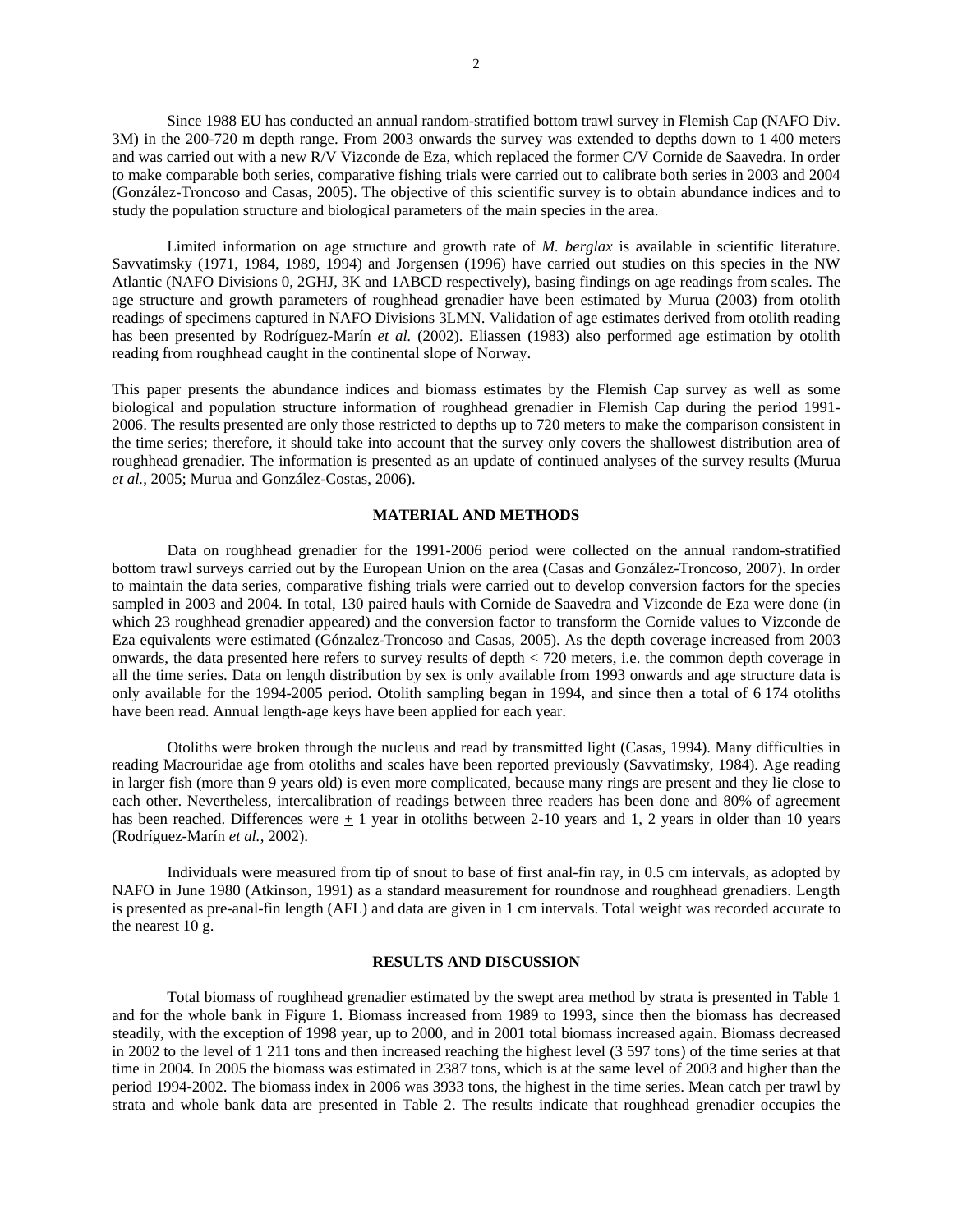deepest part of the area studied and the abundance and biomass increase with depth, as is evidenced by other authors (de Cardenas *et al*., 1996; Murua and de Cárdenas, 2005).

Table 3 shows length distributions of roughhead grenadier for the 1991-2006 period. Captures are dominated by the 14-20 cm length classes, around 49 % of the total catch on average, for the whole time series and in most of the years. However, during the most recent surveys the captures were dominated by the  $< 14$  cm lengths, around 60 % in 2003, 60 % in 2004 and 50 % in 2005. Moreover, the proportion of 2-8 length range increased considerably to around 39 and 32 % during 2003 and 2004 survey respectively; which in turn may be interpreted as a sign of a good 2001 year class recruiting to the population (Table 3). The percentage of smallest individuals (< 14 cm-s) and individuals between 14-20 cm-s in the 2006 survey were similar to 1991-2002 period. The average AFL for both sexes for all the period is 15.1 cm. This value is smaller than the values found by Savvatimsky (1994) and de Cardenas *et al*. (1996). The former gives an average AFL of 19.8 cm (51.25 cm total length) for Div. 3K, and the latter gives a mean AFL of 21.12 cm (54.39 cm TL) for specimens caught in a long-line survey in Div. 3LMN. These differences are related to the fishing gear employed and depth where fish were caught, because length has a tendency to increase with depth, from the shallowest stratum to the deepest (Murua and de Cárdenas, 2005).

Annual length frequencies by sex are presented in Figure 2. The importance of males in the capture declines in larger fish and they disappear from the capture in largest length classes. Largest male found in the scientific surveys was 29 cm while females are larger reaching 36 cm long. Average AFL for females is also greater than for males. Female's mean AFL for the 1993-2005 period in Flemish Cap was 16.0 cm, while mean AFL for males was 14.6 cm. This sexual difference is consistent with data found in the literature (Murua and González-Costas, 2006). Savvatimsky (1989) gives an average AFL of 18 cm (47 cm total length) and 21.2 cm (54.6 cm total length) for males and females respectively in 3LKN. Those differences have also been seen in the commercial fleet in 3LN, where females are larger than males (Junquera *et al.*, 2001).

The AFL-age key for 2006 is given by sex in Table 4. Table 5 shows age composition by sexes for roughhead grenadier in Flemish Cap in 1994-2006. The oldest male found in the period studied was 21 years old and the oldest female 24 years old. Mean age for females in Flemish Cap in the 1994-2006 period was 7.4 years, while mean age for males was 6.9 years.

Interannual differences in length and age are shown in Figure 2 and 3. The 1990-1991 cohorts were the most important cohorts in abundance during the 1995-1999. The importance of these annual classes has declined sharply during last years. In 2003 and 2004, 23 % and 27 % of the individuals, respectively, were composed by individuals of 2001 year-class; this 2001 year-class is by far the most abundant year-class either at age 2 or age 3 in the time series (Figure 4). However, although the pulse of this large 2001 year-class was still observable in 2005 and 2006, it was not as high as one would expect.

Female-ratio in the whole study period was 50 %. This value was lower that the one found by de Cardenas *et al*. (1996) in 3LMN, where females made up 71.4 % of the catch. However, this difference could be explained due to the different area and depth covered by both surveys. As length increases in relation to depth in many species, the 'bigger deeper' distribution (Merrett *et al.*, 1991; Gordon & Bergstad, 1992), the female ratio might increase also in the deeper water areas.

Figures 5 and 6 present sex-ratio by age and by length respectively, for the whole study period. In the sexratio, female proportion fluctuated around 40%-60% up to 20 cm in length (the first 10-12 years) and increased to 80% at 22 cm (13 years) and 95% at 24 cm (15 years). Following this length, females made up 100% of the catch. Similar sex-ratio, with males being more abundant in the central part of the population, is described by Savvatimsky (1994) for north-western Atlantic.

The increment in the female-ratio can be due to different reasons: sexual differences in growth rate, in mortality or a combination of both. In this case, there are certainly sexual differences in growth, which are reflected in the mean length at age and in the different growth curves presented in this study.

Logarithmic regression lines (Figure 7), fitted to mean length at age by sex, show that males growth rate declines when reaching 9 years old, around 18 cm long, while females do not decline growing until reaching 20 years old, around 30-35 cm. This result was also observed by Savvatimsky (1994), Jorgensen (1996) and Rodríguez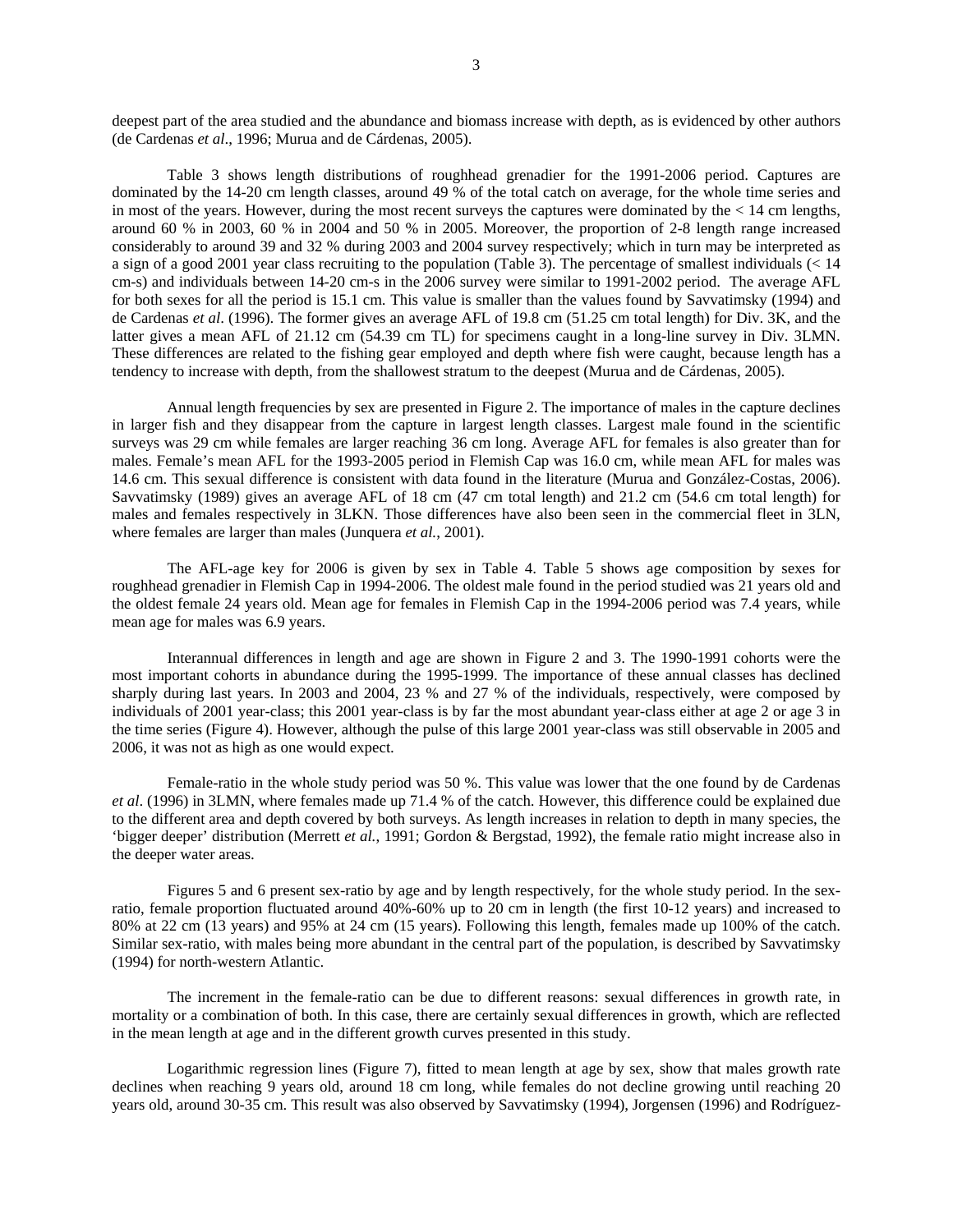Marín *et al* (2002). Moreover, mean length at age for all year studied is similar for males and females for ages under 9 years, but males grow slower from this length onwards. Mean lengths at age are higher than those obtained by Savvatimsky (1994) for NAFO Divs. 0B, 2GH and 3K. Savvatimsky (1994) and Jorgensen (1996) described similar growing pattern using scales for ageing fish; they found that the differences between sexes in size at age come about from 10 years onwards. This fact could be explained due to the different ageing method used or due to different latitude of the sampling areas where specimens were obtained, because temperature differences would cause slower growth and a delay in reaching sexual maturity (Rodríguez-Marín *et al.*, 2002). Table 6 shows the estimated parameters of the Von Bertalanffy equations (fitting individual length at age by non-linear regression (Marquardt, 1963)) and the equations for logarithmic growth regression curves for all the period studied.

On the other hand, it seems that there are some differences in mortality between both sexes, since males disappear from the capture in larger length-classes. Total mortality by sex was calculated from catch curves, fitting regression lines by sex to ages fully recruited to the survey gear, using data of 13 years (1994-2006). Both sexes are fully recruited at age 7 and the mortality obtained is different for both sexes: 0.38 for females and 0.58 for males (Figure 8).

Length-weight relationships by sex are shown in Table 7 for all the years studied. The relationship between fish length (AFL) and fish weight was assumed to be adequately expresses by the exponential function. Figure 9 shows the length-weight relationship by sexes in 2006 survey.

Data available show that roughhead grenadier has a prolonged life cycle and multiaged population structure with differences in growth and mortality between males and females. The complex multy-mode length structure and a slow growth are characteristic of deepwater fishes, including grenadiers (Hureau *et al*., 1979; Savvatimsky, 1994). All this results must be taken with care due to the small proportion of the roughhead grenadier distribution area covered by the survey.

#### **REFERENCES**

- ATKINSON, D.B. 1991. Relationships between pre-anal fin length and total length of Roughhead Grenadier (*Macrourus berglax* Lacépède) in the Northwest Atlantic. *J. Northw. Atl. Fish. Sci.,* **11**: 7-9.
- CASAS, J.M. 1994. Age Structure of Roughhead Grenadier (*Macrourus berglax*) on Flemish Cap, 1994. *NAFO SCR Doc.* 94/80. Serial No. N2459. 5p.
- CASAS, J.M, and D. GÓNZALEZ-TRONCOSO. 2007. Results from bottom trawl survey on Flemish Cap of June-July 2006. *NAFO SCR Doc.07*/10. Serial No 5353. 34 pp.
- DE CARDENAS, E., J.M. CASAS, R. ALPOIM, and H. MURUA. 1996. Preliminary Results of the european Longline Suuvey in the NAFO Regulatory Area. *NAFO SCR Doc.* 96/34 Ser. No N2709, 6p.
- ELIASSEN, J.E. 1983. Occurrence, gonad development and age distribution of the roughhead grenadier (Macrourus berglax Lacepede) (Gadiformes, Macrouridae) along the Continental slope of northern Norway. *ICES, Demersal Fish Committee*, C.M. 1983 /G:41.
- GÓNZALEZ-TRONCOSO, D., and J. M. CASAS. 2005. Calculation of the calibration factors from the comparative experience between the R/V Cornide de Saavedra and the R/V Vizconde de Eza in Flemish Cap in 2003 and 2004. *NAFO SCR Doc 05/29*. Serial No 5115. 8 pp.
- GORDON, J. D. M. and BERGSTAD, O. A. (1992). Species composition of demersal fish in the Rockall Troug, north-eastern Atlantic, as determined by different trawls. *Journal of Marine Biological Association of the United Kingdom* **72**, 213-230.
- HUREAU, J.C., P. GEISTDORFER, and M. RANNOU. 1979. The cology of deep-sea benthic fish. *Sarsia*, **64** (1- 2):103-108.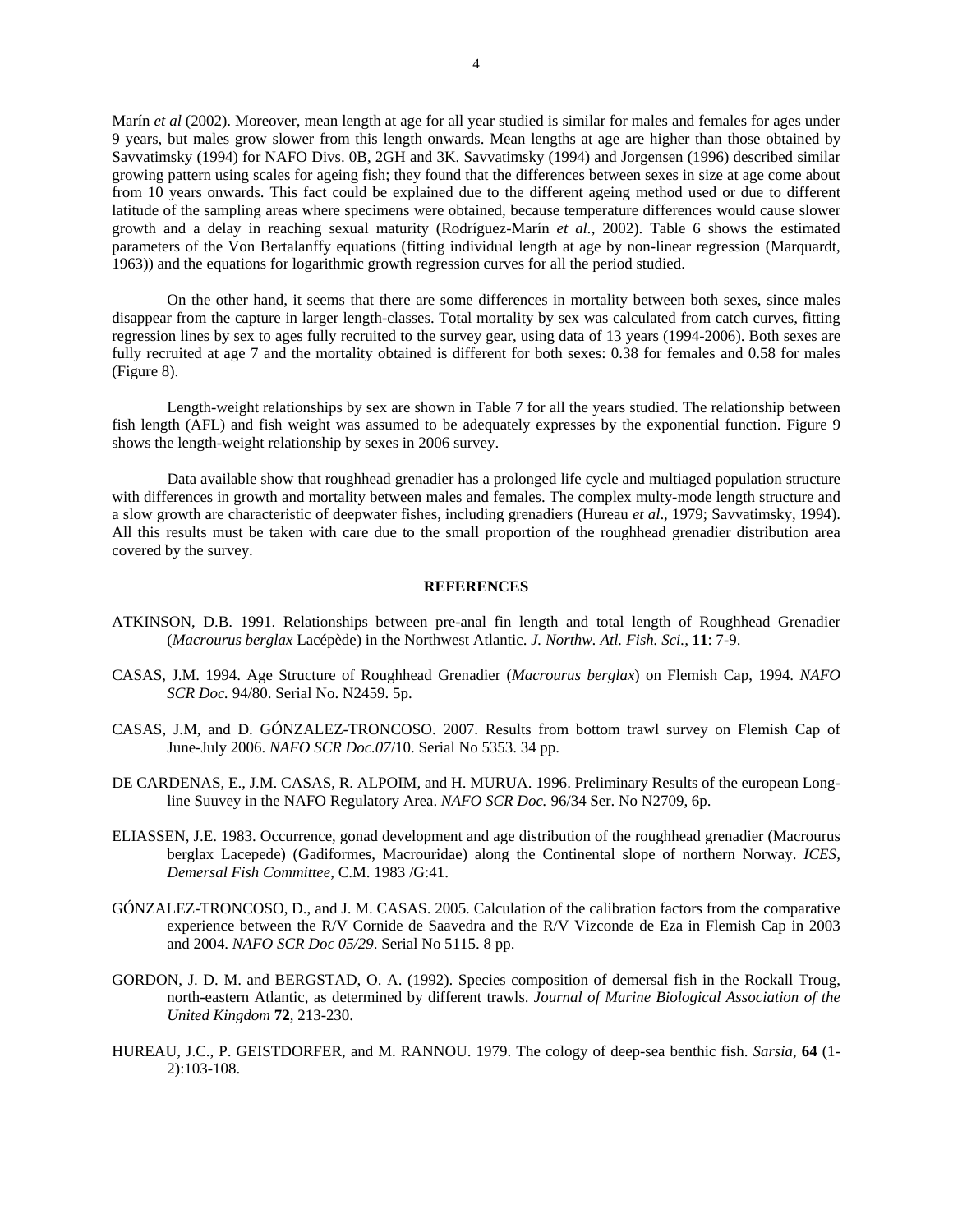- JORGENSEN, O.A. 1996. Distribution and Biology of Grenadiers (Macrouridae) in West Greenland Waters. *J. Northw. Atl. Fish. Sci.* **18**: 7-29
- JUNQUERA, S., A VAZQUEZ, H. MURUA, E. ROMAN and J. L. DEL RIO. 2001. Spanish Research Report for 2000. *NAFO SCS Doc.01/18.* Ser. No. 4402. 24pp.
- MARQUARDT, D. W. 1963. An algorithm for least-squares estimation of nonlinear parameters. *Journal for the Society of Industrial and Applied Mathematics*. **11**, 431-441.
- MERRETT, N. R., HAEDRICH, R. L., GORDON, J. D. M. & STEHMANN, M. (1991). Deep demersal fish assemblage structure in the Porcupine Seabight (eastern North Atlantic): results of single warp trawling at lower slope to abyssal soundings. *Journal of the Marine Biological Association of the United Kingdom* **71**, 359-374.
- MURUA, H. 2003. Population structure, growth and reproduction of roughhead grenadier on the Flemish Cap and Flemish Pass. *Journal of Fish Biology* **63**, 356–373.
- MURUA, H., and DE CÁRDENAS. 2005. Depth distribution of deep water species in Flemish Pass. *Journal of Northwest Atlantic Science*, **V37** art. 1.
- MURUA, H., F. GONZÁLEZ-COSTAS and D. POWER. 2005. A Review of the Fishery and the Investigations of Roughhead Grenadier (*Macrourus berglax*) in Flemish Cap and Flemish Pass. *Journal of Northwest Atlantic Science*, **V37** art. 2.
- MURUA, H., and F. GONZÁLEZ-COSTAS. 2006. A review on roughhead grenadier (Macrourus berglax) biology and population structure on Flemish Cap (NAFO Division 3M) 1991-2005 based upon EU Flemish Cap bottom survey data. *NAFO SCR Doc 06/07*. Serial No 5219. 18 pp.
- RODRÍGUEZ-MARÍN, E., M. RUIZ, and A. SARASUA. 2002. Validation of roughhead grenadier (*Macrourus berglax*) otolith reading. *J. Appl. Ichthyology* **18**: 70-80.
- SAVVATIMSKY, P.I. 1971. On age readings in grenadiers (Macrouriformes). *Vopr. Ikhtiol.,* **11**(3): 495-501.
- SAVVATIMSKY, P.I. 1984. Biological Aspects of Roughhead Grenadier (*Macrourus berglax*) from Longline Catches in the Eastern Grand Bank Area, 1982. *NAFO Sci. Coun. Studies,* **7**: 45-51.
- SAVVATIMSKY, P.I. 1989. Investigations of Roughhead Grenadier (*Macrourus berglax* L) in the Northwest Atlantic, 1967-83. *NAFO Sci. Coun. Studies,* **13**: 59-75.
- SAVVATIMSKY P.I. 1994. Age Structure of of Roughhead Grenadier (*Macrourus berglax*) in the Northwest Atlantic, 1985. *NAFO Sci. Coun. Studies,* **20**: 53-64.
- SCOTT, W. B., and M. G. SCOTT. 1988.. Atlantic fishes of Canada*. Can Bull. Fish. Aquat. Sci.* 219, 731pp.
- SNELGROVE, P.V.R. and R.L. HAEDRICH. 1985. Structure of the deep demersal fish-fauna off Newfoundland. *Mar. Ecol. Prog. Ser.* **27**: 99-107
- WHEELER, A. 1969. The fishes of the British Isles and Northwest Europe: Anacanthini (p. 255.259). MacMillan and Co. Ltd., London England, 613 p.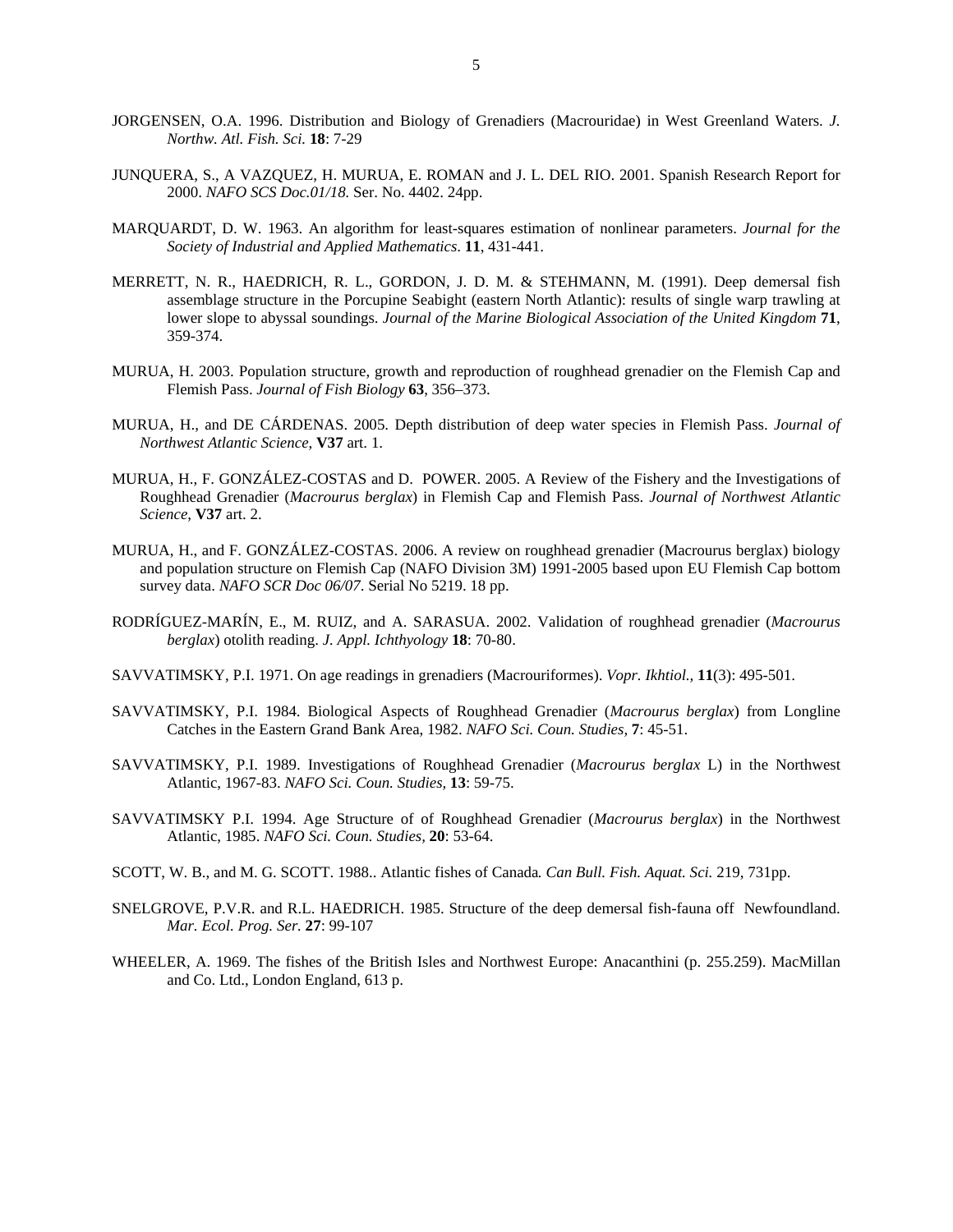#### **TABLES**

**Table 1.-** Total biomass of roughhead grenadier estimated by the swept area method by strata during the EU bottom survey (1991- 2006); biomass series transformed to Vizconde de Eza equivalents from 1988-2002.

|               |               | Biomass estimated by the swept area meted (tons) |      |      |      |      |      |              |      |        |      |      |                |      |      |                |      |
|---------------|---------------|--------------------------------------------------|------|------|------|------|------|--------------|------|--------|------|------|----------------|------|------|----------------|------|
| Strata        | Depth $(m)$   | 91                                               | 92   | 93   | 94   | 95   | 96   | 97           | 98   | 99     | 2000 | 2001 | 2002           | 2003 | 2004 | 2005           | 2006 |
| $1 - 6$       | 125-252       |                                                  |      |      |      | 8    | 22   |              |      |        |      |      |                | 9    | 10   |                |      |
| 7             | 253-360       |                                                  |      |      |      |      |      |              |      |        | 3    |      |                |      | 10   |                |      |
| 8             | 253-360       | $\mathbf{1}$                                     |      |      |      |      | 11   | 3            |      | $\tau$ |      | 16   | $\overline{2}$ | 13   | 28   | 65             | 13   |
| 9             | 253-360       | 5                                                | 28   | 21   | 3    | 21   | 153  | 18           | 40   | 45     | 29   | 29   |                | 30   | 282  | 82             | 181  |
| 10            | 253-360       |                                                  |      |      |      |      | 6    | $\mathbf{1}$ |      | 18     | 68   | 18   |                |      | 48   | 38             | 21   |
| 11            | 253-360       |                                                  |      |      |      |      |      |              |      | 3      | 8    | 6    |                |      | 3    | $\overline{2}$ |      |
| 12            | 261-540       | 108                                              | 100  | 413  | 55   | 126  | 46   | 137          | 55   | 191    | 81   | 236  | 154            | 165  | 292  | 207            | 97   |
| 13            | 261-540       | 18                                               | 60   | 18   | 32   | 75   | 5    | 18           | 78   | 92     | 50   | 116  | 121            | 123  | 299  | 94             | 154  |
| 14            | 261-540       | 85                                               | 139  |      | 73   | 67   | 270  | 77           | 194  | 135    | 103  | 292  | 124            | 346  | 877  | 379            | 362  |
| 15            | 261-540       | 64                                               | 52   | 321  | 82   | 180  | 84   | 69           | 101  | 72     | 103  | 60   | 16             | 87   | 259  | 16             | 85   |
| 16            | 541-720       | 229                                              | 432  | 1333 | 523  | 256  | 397  | 211          | 405  | 150    | 225  | 338  | 272            | 352  | 594  | 426            | 1391 |
| 17            | 541-720       | 180                                              | 123  |      | 98   | 129  | 27   | 116          | 204  | 96     | 67   | 370  | 380            | 101  | 244  | 124            | 603  |
| 18            | 541-720       | 356                                              | 215  |      | 756  | 414  | 154  | 224          | 189  | 313    | 219  | 383  | 27             | 877  | 423  | 588            | 435  |
| 19            | 541-720       | 289                                              | 429  | 915  | 352  | 282  | 187  | 322          | 424  | 129    | 92   | 216  | 116            | 245  | 228  | 366            | 592  |
| <b>TOTAL</b>  |               | 1335                                             | 1577 | 3021 | 1975 | 1558 | 1362 | 1197         | 1691 | 1250   | 1047 | 2079 | 1211           | 2348 | 3597 | 2387           | 3933 |
| Error biomass |               | 250                                              | 270  | 487  | 169  | 223  | 277  | 169          | 243  | 338    | 196  | 284  | 176            | 611  | 362  | 281            | 700  |
|               | Mean AFL (cm) | 16.4                                             | 15.8 | 15.8 | 16.6 | 15.3 | 15.8 | 16.0         | 15.6 | 16.3   | 16.5 | 16.5 | 16.1           | 12.0 | 13.3 | 14.9           | 16.6 |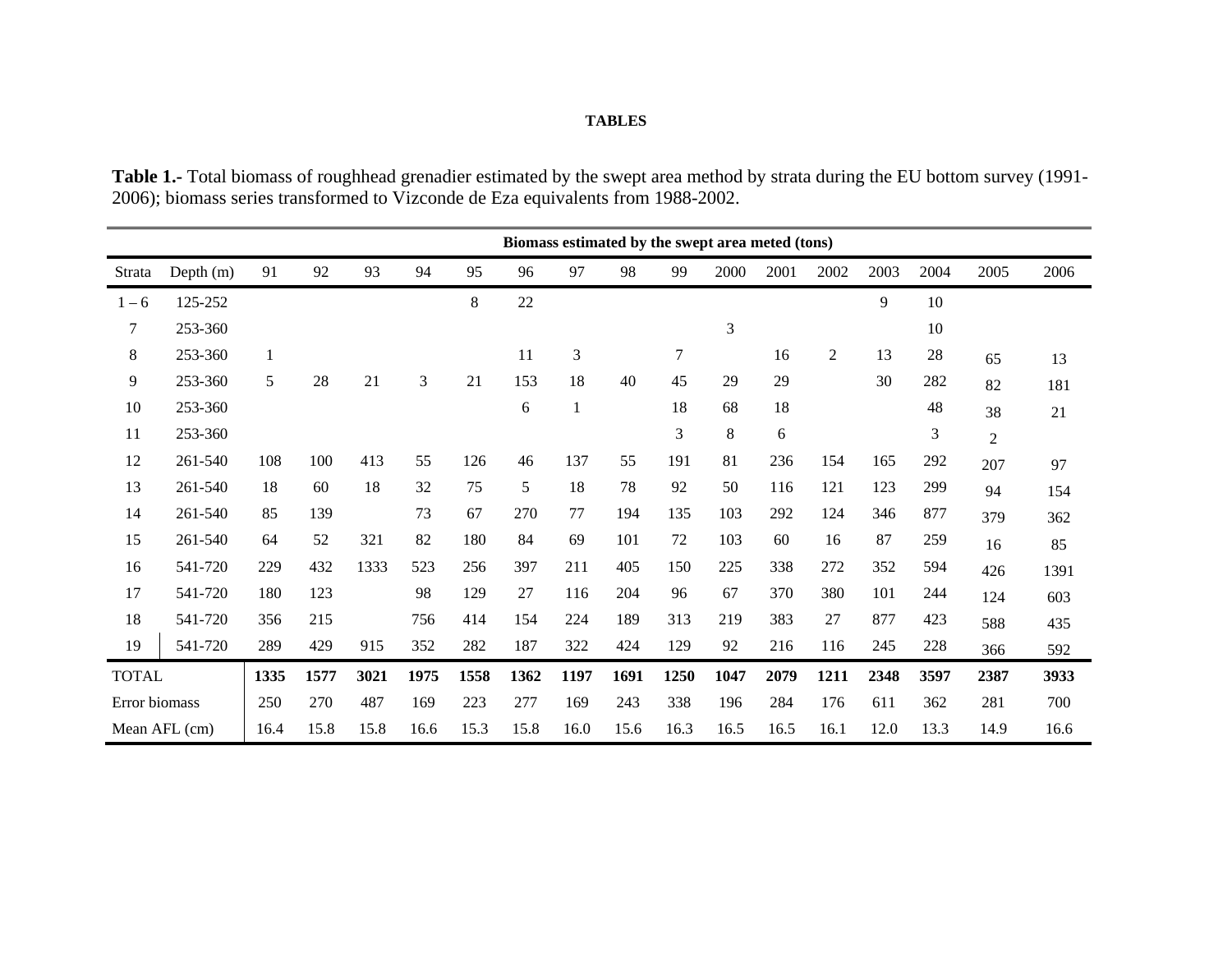|             |     |                                  | Average weight per trawl (Kg.) |      |      |       |       |       |       |       |      |       |       |       |       |       |       |       |
|-------------|-----|----------------------------------|--------------------------------|------|------|-------|-------|-------|-------|-------|------|-------|-------|-------|-------|-------|-------|-------|
| Strata Area |     | Depth $(m)$                      | 91                             | 92   | 93   | 94    | 95    | 96    | 97    | 98    | 99   | 2000  | 2001  | 2002  | 2003  | 2004  | 2005  | 2006  |
| $1 - 6$     | 467 | 125-252                          |                                |      |      |       | 0.13  | 0.58  |       |       |      |       |       |       | 0.34  | 0.19  |       |       |
| 7           | 108 | 253-360                          |                                |      |      |       |       |       |       |       |      |       |       |       | 0.04  |       |       |       |
| $\,8\,$     | 82  | 253-360                          |                                | 0.20 |      | 0.02  |       |       |       |       | 0.22 | 0.05  |       | 0.14  |       | 0.32  | 0.03  | 0,26  |
| 9           | 34  | 253-360                          | 1.97                           | 0.18 |      | 0.21  | 1.16  | 0.88  | 0.14  | 0.88  | 6.39 | 0.77  | 1.69  | 1.90  | 1.23  | 1.23  |       | 7,13  |
| 10          | 128 | 253-360                          | 0.01                           |      |      |       |       |       |       |       | 0.08 | 0.01  |       | 0.24  | 0.94  | 0.24  |       | 0,28  |
| 11          | 107 | 253-360                          |                                |      |      |       |       |       |       |       |      |       |       | 0.04  | 0.12  | 0.10  |       |       |
| 12          | 90  | 261-540                          | 2.19                           | 2.03 | 0.77 | 2.12  | 1.96  | 8.08  | 1.07  | 2.47  | 0.91 | 2.68  | 1.09  | 3.74  | 1.58  | 4.63  | 3.01  | 1,78  |
| 13          | 31  | 261-540                          | 1.11                           | 3.37 | 0.93 | 0.93  | 3.15  | 0.97  | 1.68  | 3.94  | 0.27 | 0.97  | 4.12  | 4.83  | 2.66  | 6.11  | 6.38  | 7,17  |
| 14          | 72  | 261-540                          | 4.36                           | 3.15 | 2.33 | 1.85  | 3.02  |       | 1.59  | 1.47  | 5.88 | 1.69  | 4.23  | 2.95  | 2.25  | 6.36  | 2.69  | 6,29  |
| 15          | 85  | 261-540                          | 1.81                           | 0.10 | 0.58 | 1.26  | 1.03  | 6.33  | 1.62  | 3.54  | 1.66 | 1.36  | 1.99  | 1.42  | 2.02  | 1.18  | 0.31  | 1,44  |
| 16          | 82  | 541-720                          | 7.22                           | 2.91 | 4.38 | 4.75  | 8.94  | 27.60 | 10.82 | 5.31  | 8.21 | 4.37  | 8.39  | 3.11  | 4.66  | 6.99  | 5.64  | 25,08 |
| 17          | 23  | 541-720                          | 8.12                           | 2.71 | 1.89 | 10.93 | 7.46  |       | 5.98  | 7.81  | 1.63 | 7.05  | 12.41 | 5.82  | 4.09  | 22.47 | 23.08 | 33,88 |
| 18          | 22  | 541-720                          | 19.44                          | 7.98 | 8.93 | 22.22 | 13.45 |       | 47.28 | 25.84 | 9.61 | 14.03 | 11.82 | 19.54 | 13.66 | 23.95 | 1.68  | 21,75 |
| 19          | 54  | 541-720                          | 23.55                          | 7.19 | 8.66 | 9.17  | 13.59 | 29.02 | 11.16 | 8.95  | 5.94 | 10.21 | 13.43 | 4.08  | 2.90  | 6.85  | 3.68  | 15,74 |
|             |     | Weighted averaged per trawl (Kg) | 1.66                           | 1.96 | 3.76 | 2.46  | 1.94  | 1.69  | 1.49  | 2.10  | 1.56 | 1.31  | 2.58  | 1.50  | 2.92  | 4.47  | 2.97  | 4.89  |
|             |     | S. D.                            | 0.31                           | 0.34 | 0.61 | 0.21  | 0.28  | 0.34  | 0.21  | 0.30  | 0.42 | 0.24  | 0.35  | 0.22  | 0.76  | 0.45  | 0.35  | 0.87  |
|             |     | N° of valid tows                 | 117                            | 117  | 101  | 116   | 121   | 117   | 117   | 119   | 117  | 120   | 120   | 120   | 114   | 124   | 117   | 115   |

**Table 2.-** Mean catch per trawl by strata and whole bank (1991-2006); series transformed to Vizconde de Eza equivalents.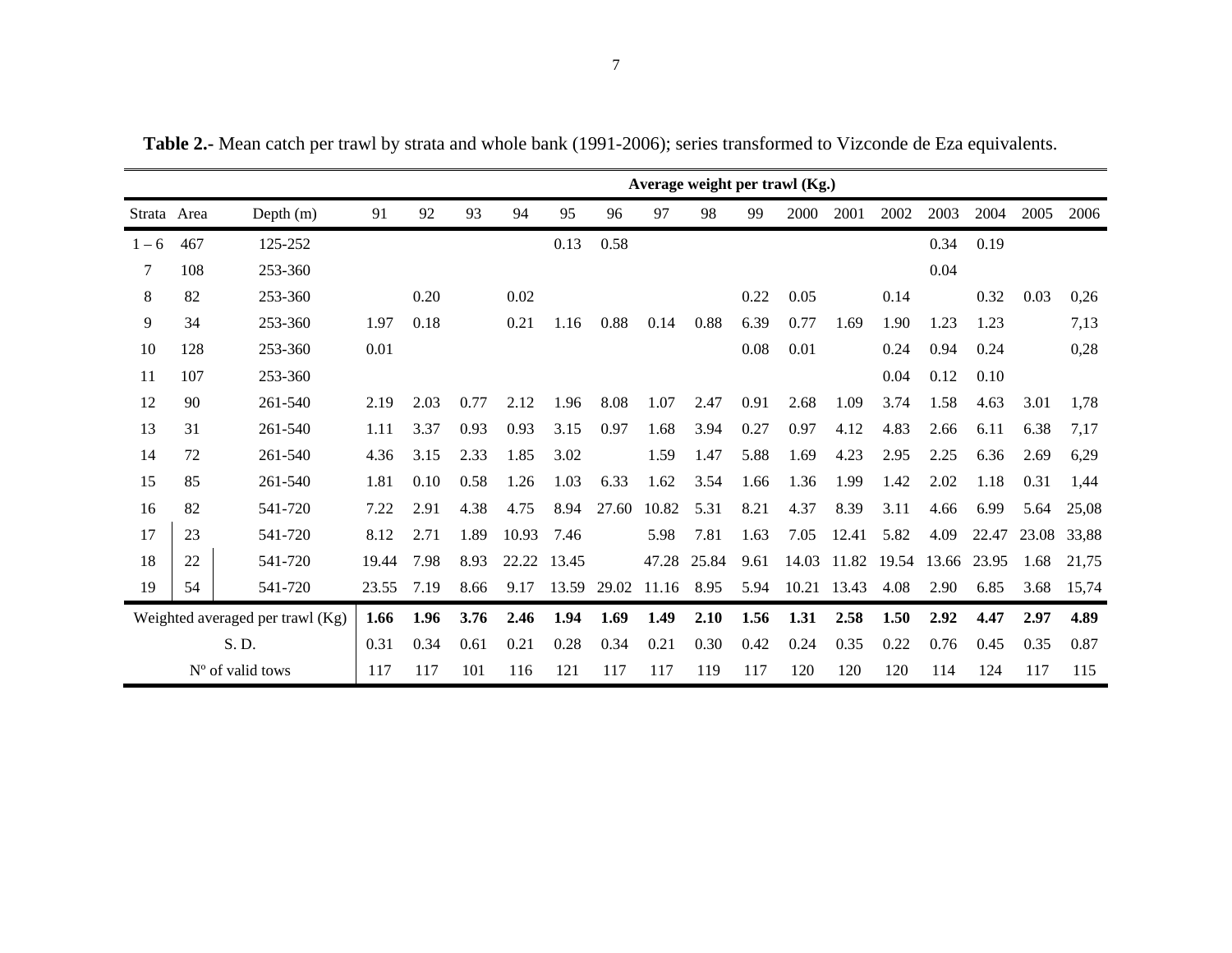| AFL (cm)                | 91             | 92     | 93      | 94   | 95               | 96               | 97               | 98   | 99               | 00  | 01 02   |         | 03                  | 04                               | 05 06            |         |
|-------------------------|----------------|--------|---------|------|------------------|------------------|------------------|------|------------------|-----|---------|---------|---------------------|----------------------------------|------------------|---------|
| 1                       |                | $\tau$ | 3       |      |                  |                  |                  |      |                  |     |         |         |                     |                                  |                  |         |
| $\boldsymbol{2}$        |                | 13     |         |      |                  |                  |                  |      |                  |     |         |         | 99                  | 21                               | 10               | 10      |
| 3                       | $\overline{4}$ | 16     |         |      |                  | 3                | 3                | 48   | 9                | 3   | 65      | 40      | 369                 | 294                              | 127              | 79      |
| 4                       | 6              | 57     | 42      |      | 16               | 26               | 15               | 14   | 8                | 15  | 12      | 16      | 119                 | 59                               | 54               | 123     |
| 5                       | 16             | 232    | 200     | 28   | 24               | 127              | 9                | 53   | 15               | 42  | 133     | 118     | 1220                | 566                              | 147 341          |         |
| 6                       | 26             | 73     | $77 \,$ | 22   | 31               | 45               | 36               | 44   | 16               | 35  | 56      | 59      | 881                 | 481                              |                  | 100 177 |
| 7                       | 69             | 121    | 380     | 53   | 46               | 25               | 87               | 45   | 14               | 31  | 65      | 90      | 437                 | 705                              | 142 202          |         |
| 8                       | 25             | 64     | 184     | 154  | 61               | 51               | 86               | 57   | 20               | 34  | 133     | 99      | 506                 | 1576 177 188                     |                  |         |
| 9                       | 43             | 45     | 98      | 96   | 126              | 45               | 71               | 194  | 33               | 63  | 71      | 60      | 319                 | 495                              | 467 339          |         |
| 10                      | 45             | 46     | 167     | 237  | 325              | 116              | 92               | 173  | 92               | 28  | 57      | 23      | 520                 | 493                              | 575 225          |         |
| 11                      | 111            | 63     | 146     | 207  | 289              | 123              | 32               | 121  | 209              | 89  | 98      | 48      | 321                 | 420                              | 299 410          |         |
| 12                      | 248            | 69     | 190     | 125  | 521              | 171              | 176              | 157  | 105              | 110 | 139     | 54      | 337                 | 631                              |                  | 301 473 |
| 13                      | 291            | 128    | 168     | 107  | 267              | 271              | 198              | 220  | 144              | 152 | 168     | 87      | 332                 | 584                              | 306 368          |         |
| 14                      | 312            | 334    | 288     | 269  | 128              | 323              | 396              | 495  | 193              | 177 |         | 399 177 | 393                 | 635                              |                  | 348 418 |
| 15                      | 231            | 374    | 513     | 243  | 176              | 217              | 310              | 563  | 321              | 129 | 404 199 |         | 611                 | 592                              | 373 507          |         |
| 16                      | 238            | 312    | 790     | 212  | 253              | 306              | 197              | 462  | 428              | 290 | 430 283 |         | 666                 | 697                              |                  | 335 416 |
| 17                      | 280            | 219    | 610     | 408  | 294              | 233              | 82               | 314  | 363              | 279 |         | 367 235 | 511                 | 746                              |                  | 328 447 |
| 18                      | 311            | 221    | 499     | 429  | 348              | 222              | 111              | 171  | 290              | 196 |         | 468 194 | 583                 | 696                              | 550 473          |         |
| 19                      | 223            | 147    | 349     | 341  | 310              | 238              | 120              | 158  | 150              | 171 |         | 336 206 | 359                 | 519                              | 470 414          |         |
| 20                      | 190            | 199    | 251     | 192  | 201              | 209              | 109              | 117  | 106              | 111 |         | 269 156 | 225                 | 376                              | 294 487          |         |
| 21                      | 72             | 106    | 195     | 129  | 108              | 88               | 79               | 106  | 95               | 79  |         | 158 136 | 180                 | 266                              | 198 502          |         |
| 22                      | 68             | 77     | 133     | 78   | 53               | 78               | 83               | 115  | 35               | 67  | 70      | 77      | 111                 | 202                              |                  | 130 240 |
| 23                      | 38             | 71     | 168     | 55   | 12               | 24               | 61               | 37   | 41               | 28  | 60      | 54      | 121                 | 143                              | 81               | 312     |
| 24                      | 26             | 33     | 66      | 57   | 19               | 36               | 61               | 64   | 24               | 30  | 65      | 23      | 20                  | 115                              | 88               | 154     |
| 25                      |                | 33     | 35      | 56   | 19               | 16               | 33               | 50   | 29               | 28  | 79      | 27      | 10                  | 85                               | 74               | 157     |
| 26                      | 18             | 59     | 54      | 33   | 13               | 23               | 39               | 28   | $\boldsymbol{0}$ | 28  | 35      | 18      | 8                   | 72                               | 64               | 188     |
| 27                      | 14             | 28     | 21      | 19   | 20               | 16               | 39               | 17   | 7                | 6   | 37      | 28      | 14                  | 31                               | 30               | 177     |
| 28                      | 21             | 28     | 40      | 6    | 9                | 6                | 16               | 5    | 11               | 10  | 48      | 6       |                     | 28                               | 9                | 130     |
| 29                      | 14             | 20     | 40      | 36   | $\boldsymbol{0}$ | $\boldsymbol{0}$ | 11               | 17   | 6                | 5   | 12      | 23      |                     | 10                               | 22               | 88      |
| 30                      | 14             | 41     | 12      | 14   | 6                | 6                | $\boldsymbol{0}$ | 13   | 19               | 5   | 34      | 6       |                     | 19                               | 19               | 76      |
| 31                      |                | 9      |         | 24   | 4                | 5                | 5                |      |                  | 5   | 12      |         |                     | 19                               | $\boldsymbol{0}$ | 33      |
| 32                      |                | 13     |         | 8    | 5                | 11               | 6                |      |                  |     | 6       |         |                     |                                  |                  | 20      |
| 33                      | 6              |        |         |      |                  |                  |                  |      |                  |     |         | 5       |                     | 9                                |                  | 12      |
| 34                      | 7              |        |         |      |                  |                  |                  | 5    |                  | 6   |         | 6       | 8                   |                                  |                  |         |
| 35                      |                |        |         |      |                  |                  |                  |      |                  | 5   |         |         |                     |                                  |                  | 11      |
| 36                      |                | 6      |         | 8    |                  |                  |                  |      |                  |     |         |         |                     |                                  |                  |         |
| <b>Total</b>            | 2966           | 3265   | 5718    | 3647 | 3684             | 3060             | 2565             | 3862 | 2784             |     |         |         |                     | 2259 42882550 9277 1158561178197 |                  |         |
| <b>Mean AFL</b><br>(cm) | 16.4           | 15.8   | 15.8    | 16.6 | 15.3             | 15.8             | 16.0             | 15.6 | 16.3             |     |         |         | 16.5 16.6 16.1 12.0 | 13.3 14.9 16.6                   |                  |         |

**Table 3.-** Roughhead grenadier length distribution and mean AFL (,000) for each year of the 1991-2006 period (transformed series to Vizconde de Eza equivalents).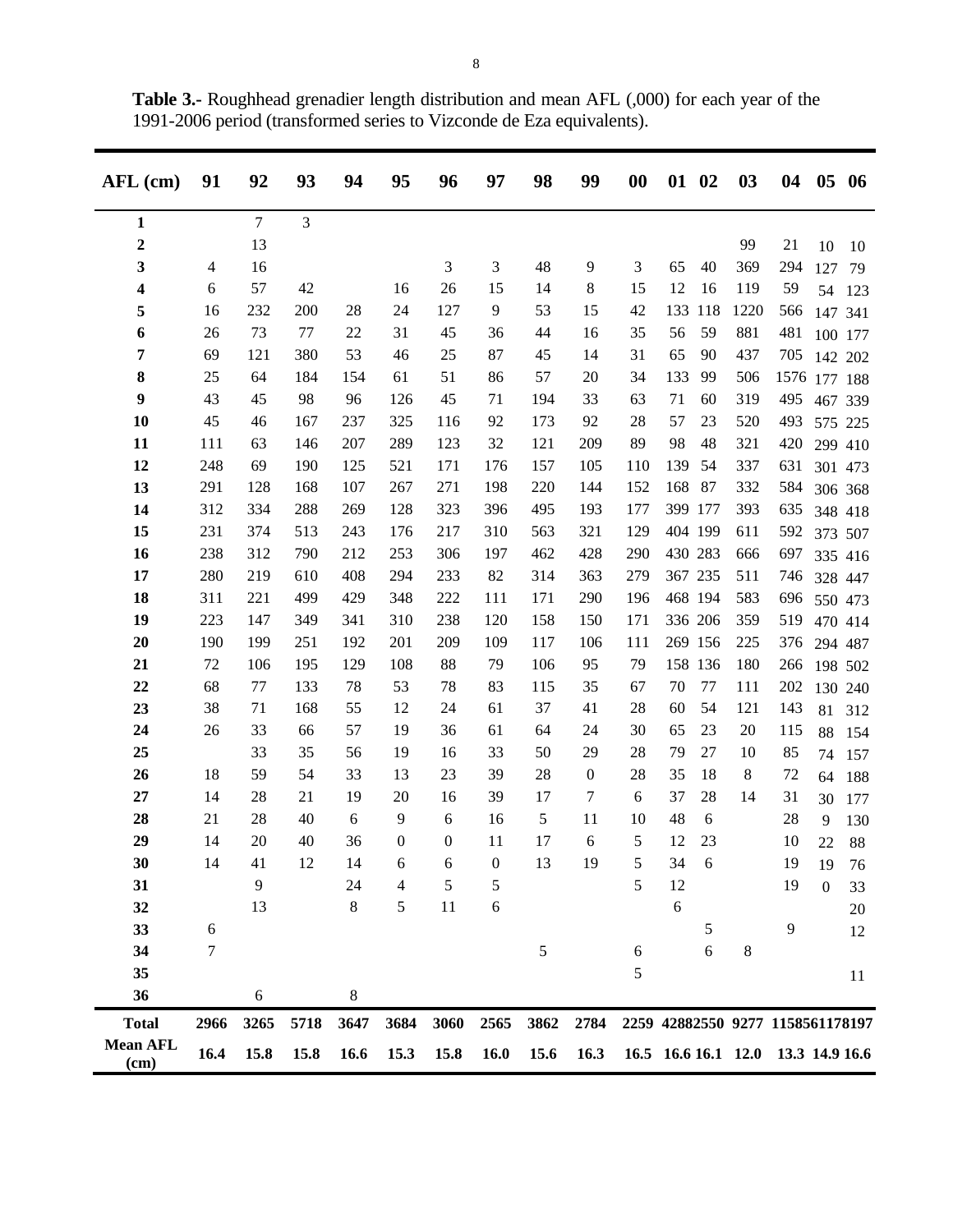|                |                |                |                |                |                |                |                             |                | <b>MALES</b>   |                |                |    |    |    |    |    |              |
|----------------|----------------|----------------|----------------|----------------|----------------|----------------|-----------------------------|----------------|----------------|----------------|----------------|----|----|----|----|----|--------------|
| AFL (cm)/Age   | 2              | $\mathfrak{Z}$ | 4              | 5              | 6              | 7              | 8                           | 9              | 10             | 11             | 12             | 13 | 14 | 15 | 17 | 21 | Total        |
| 3              | $\overline{4}$ |                |                |                |                |                |                             |                |                |                |                |    |    |    |    |    | 4            |
| $\overline{4}$ | 5              |                |                |                |                |                |                             |                |                |                |                |    |    |    |    |    |              |
| 5              | $\overline{4}$ | $\overline{2}$ |                |                |                |                |                             |                |                |                |                |    |    |    |    |    | 6            |
| 6              |                | 6              |                |                |                |                |                             |                |                |                |                |    |    |    |    |    | 6            |
| $\tau$         |                | 6              |                |                |                |                |                             |                |                |                |                |    |    |    |    |    | 6            |
| $8\,$          |                |                | 6              |                |                |                |                             |                |                |                |                |    |    |    |    |    | 6            |
| 9              |                |                | $\overline{c}$ | $\overline{4}$ |                |                |                             |                |                |                |                |    |    |    |    |    | O            |
| $10\,$         |                |                |                | $\mathfrak{Z}$ | $\sqrt{2}$     |                |                             |                |                |                |                |    |    |    |    |    | 6            |
| 11             |                |                | 3              |                | $\sqrt{2}$     |                |                             |                |                |                |                |    |    |    |    |    | 6            |
| 12             |                |                |                | $\mathfrak{Z}$ | $\sqrt{2}$     |                |                             |                |                |                |                |    |    |    |    |    | 6            |
| 13             |                |                |                |                | 4              | $\overline{2}$ |                             |                |                |                |                |    |    |    |    |    | <sub>0</sub> |
| 14             |                |                |                |                | $\overline{2}$ | 4              |                             |                |                |                |                |    |    |    |    |    | 6            |
| 15             |                |                |                |                |                | 3              | $\ensuremath{\mathfrak{Z}}$ |                |                |                |                |    |    |    |    |    | 6            |
| $16\,$         |                |                |                |                |                |                | $\boldsymbol{2}$            | $\overline{2}$ | $\overline{c}$ |                |                |    |    |    |    |    | 6            |
| 17             |                |                |                |                |                |                |                             | $\overline{4}$ |                |                |                |    |    |    |    |    | 6            |
| 18             |                |                |                |                |                |                |                             | 3              | $\mathfrak{Z}$ |                |                |    |    |    |    |    | 6            |
| 19             |                |                |                |                |                |                |                             | - 1            | $\sqrt{2}$     | 2              |                |    |    |    |    |    | 6            |
| $20\,$         |                |                |                |                |                |                |                             |                | $\overline{2}$ | $\overline{c}$ | 2              |    |    |    |    |    | 6            |
| $21\,$         |                |                |                |                |                |                |                             |                |                | 4              |                | 2  |    |    |    |    | 6            |
| $22\,$         |                |                |                |                |                |                |                             |                |                |                | $\overline{c}$ |    |    |    |    | 1  | 6            |
| 23             |                |                |                |                |                |                |                             |                |                |                | 3              |    |    |    |    |    |              |
| 25             |                |                |                |                |                |                |                             |                |                |                |                |    |    |    |    |    |              |
| Total          | 13             | 14             | 12             | 10             | 12             | 11             | 6                           | 10             | 10             | 9              | $\tau$         | 4  | 2  |    |    |    | 123          |

**Table 4.-** Age-Length key for roughhead grenadier gathered in Flemish Cap 2006.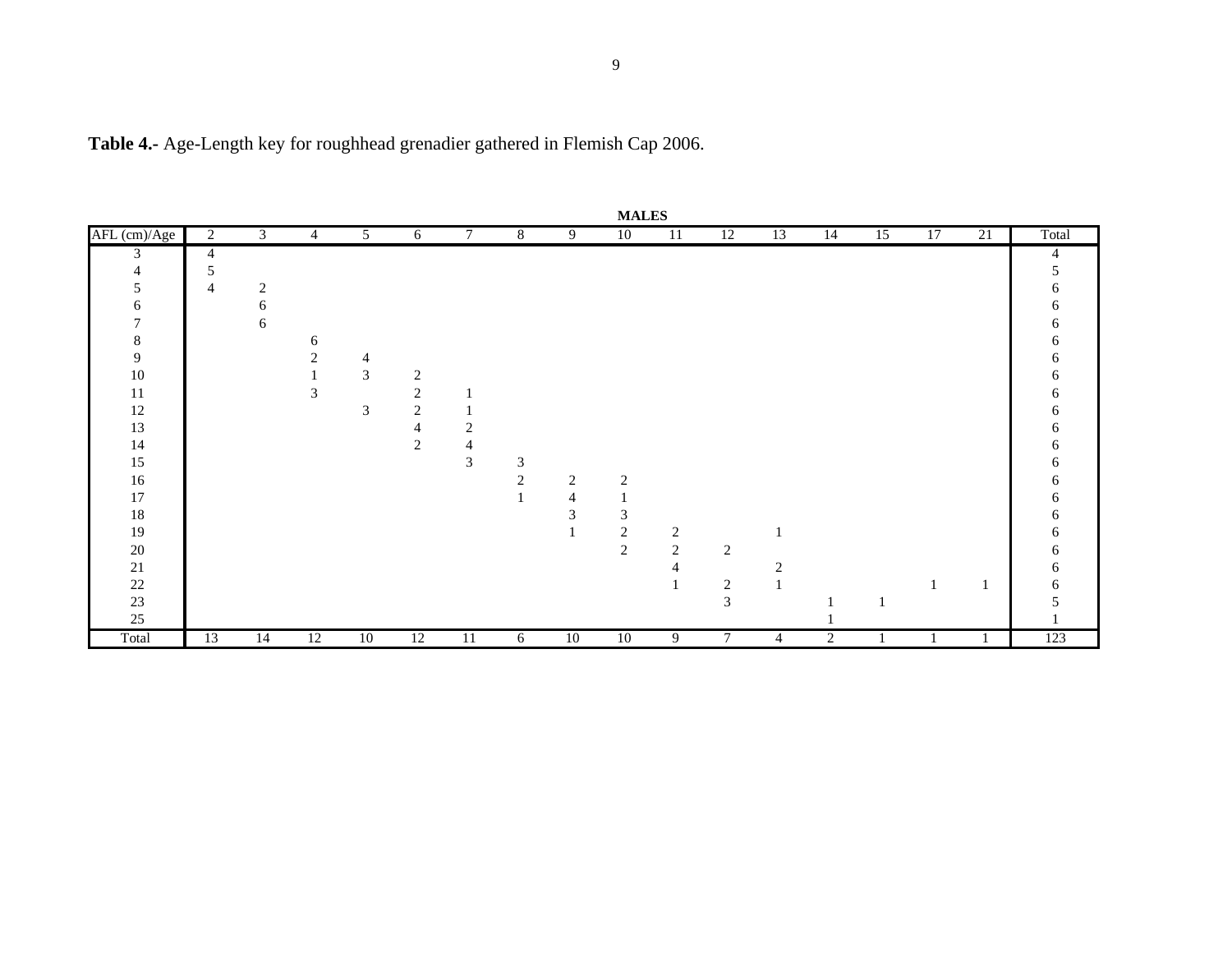|  | <b>Table 4.-</b> (continued) |
|--|------------------------------|
|--|------------------------------|

|                  |                |                |                |                |                |                  |                                       |                |                                       |                                            | <b>FEMALES</b> |                                                 |                                            |                                       |                          |                |                              |              |                |              |                |                |                  |
|------------------|----------------|----------------|----------------|----------------|----------------|------------------|---------------------------------------|----------------|---------------------------------------|--------------------------------------------|----------------|-------------------------------------------------|--------------------------------------------|---------------------------------------|--------------------------|----------------|------------------------------|--------------|----------------|--------------|----------------|----------------|------------------|
| AFL (cm)/Age     | $\overline{2}$ | $\overline{3}$ | $\overline{4}$ | $\overline{5}$ | 6              | $7\phantom{.0}$  | $\overline{8}$                        | $\overline{9}$ | 10                                    | 11                                         | 12             | 13                                              | 14                                         | 15                                    | 16                       | 17             | 18                           | 19           | 20             | 21           | 22             | 23             | Total            |
| $\overline{3}$   | $\overline{c}$ |                |                |                |                |                  |                                       |                |                                       |                                            |                |                                                 |                                            |                                       |                          |                |                              |              |                |              |                |                | $\overline{c}$   |
| $\overline{4}$   | $\sqrt{3}$     |                |                |                |                |                  |                                       |                |                                       |                                            |                |                                                 |                                            |                                       |                          |                |                              |              |                |              |                |                | $\mathfrak{Z}$   |
| $\sqrt{5}$       | $\sqrt{5}$     | $\mathbf{1}$   |                |                |                |                  |                                       |                |                                       |                                            |                |                                                 |                                            |                                       |                          |                |                              |              |                |              |                |                | 6                |
| $\sqrt{6}$       | $\overline{3}$ | $\sqrt{3}$     |                |                |                |                  |                                       |                |                                       |                                            |                |                                                 |                                            |                                       |                          |                |                              |              |                |              |                |                | 6                |
| $\boldsymbol{7}$ |                | $\sqrt{5}$     | $\,1\,$        |                |                |                  |                                       |                |                                       |                                            |                |                                                 |                                            |                                       |                          |                |                              |              |                |              |                |                | 6                |
| $\,8$            |                | $\mathbf{1}$   | $\frac{5}{4}$  |                |                |                  |                                       |                |                                       |                                            |                |                                                 |                                            |                                       |                          |                |                              |              |                |              |                |                | 6                |
| $\boldsymbol{9}$ |                |                |                | $\sqrt{2}$     |                |                  |                                       |                |                                       |                                            |                |                                                 |                                            |                                       |                          |                |                              |              |                |              |                |                | 6                |
| 10               |                |                | $\frac{3}{1}$  | $\frac{3}{3}$  |                |                  |                                       |                |                                       |                                            |                |                                                 |                                            |                                       |                          |                |                              |              |                |              |                |                | 6                |
| $11\,$<br>$12\,$ |                |                |                | $\,1\,$        | $\sqrt{2}$     |                  |                                       |                |                                       |                                            |                |                                                 |                                            |                                       |                          |                |                              |              |                |              |                |                | 6                |
| 13               |                |                |                |                | $\overline{4}$ | -1<br>$\sqrt{3}$ |                                       |                |                                       |                                            |                |                                                 |                                            |                                       |                          |                |                              |              |                |              |                |                | 6<br>6           |
| 14               |                |                |                |                | $\frac{3}{3}$  | $\mathfrak{Z}$   |                                       |                |                                       |                                            |                |                                                 |                                            |                                       |                          |                |                              |              |                |              |                |                | 6                |
| 15               |                |                |                |                | $\mathbf{1}$   | $\mathfrak{Z}$   | $\overline{c}$                        |                |                                       |                                            |                |                                                 |                                            |                                       |                          |                |                              |              |                |              |                |                | 6                |
| 16               |                |                |                |                |                | $\mathfrak{S}$   | $\,1\,$                               |                |                                       |                                            |                |                                                 |                                            |                                       |                          |                |                              |              |                |              |                |                | 6                |
| $17\,$           |                |                |                |                |                |                  |                                       | $\mathfrak{Z}$ |                                       |                                            |                |                                                 |                                            |                                       |                          |                |                              |              |                |              |                |                | 6                |
| 18               |                |                |                |                |                |                  | $\begin{array}{c} 3 \\ 2 \end{array}$ | $\sqrt{2}$     |                                       |                                            |                |                                                 |                                            |                                       |                          |                |                              |              |                |              |                |                | 6                |
| 19               |                |                |                |                |                |                  |                                       | $\mathfrak{Z}$ | $\frac{2}{3}$                         |                                            |                |                                                 |                                            |                                       |                          |                |                              |              |                |              |                |                | 6                |
| $20\,$           |                |                |                |                |                |                  |                                       | $\mathbf 1$    | $\begin{array}{c} 2 \\ 2 \end{array}$ | $\sqrt{3}$                                 |                |                                                 |                                            |                                       |                          |                |                              |              |                |              |                |                | 6                |
| $21\,$           |                |                |                |                |                |                  |                                       |                |                                       | $\mathfrak{Z}$                             | $\mathbf{1}$   |                                                 |                                            |                                       |                          |                |                              |              |                |              |                |                | 6                |
| $22\,$           |                |                |                |                |                |                  |                                       |                |                                       |                                            | $\overline{4}$ |                                                 |                                            |                                       |                          |                |                              |              |                |              |                |                | 6                |
| 23               |                |                |                |                |                |                  |                                       |                |                                       | $\begin{array}{c} 2 \\ 3 \\ 3 \end{array}$ | $\mathbf{1}$   |                                                 |                                            |                                       |                          |                |                              |              |                |              |                |                | 6                |
| 24               |                |                |                |                |                |                  |                                       |                |                                       |                                            |                | $\begin{array}{c} 2 \\ 2 \\ 2 \\ 2 \end{array}$ | $\mathbf{1}$                               |                                       |                          |                |                              |              |                |              |                |                | 6                |
| $25\,$           |                |                |                |                |                |                  |                                       |                |                                       |                                            | $\sqrt{2}$     |                                                 | $\sqrt{2}$                                 |                                       |                          |                |                              |              |                |              |                |                | 6                |
| $26\,$           |                |                |                |                |                |                  |                                       |                |                                       |                                            | $\mathbf 1$    |                                                 | $\sqrt{2}$                                 | $\mathbf{1}$                          |                          |                |                              |              |                |              |                |                | 6                |
| $27\,$           |                |                |                |                |                |                  |                                       |                |                                       |                                            |                |                                                 | $\begin{smallmatrix}2\\2\end{smallmatrix}$ | $\begin{array}{c} 2 \\ 3 \end{array}$ |                          |                |                              |              |                |              |                |                | 6                |
| $28\,$           |                |                |                |                |                |                  |                                       |                |                                       |                                            |                |                                                 |                                            |                                       | $\mathbf{1}$             |                |                              |              |                |              |                |                | 6                |
| $29\,$           |                |                |                |                |                |                  |                                       |                |                                       |                                            |                |                                                 |                                            | $\sqrt{2}$                            | $\sqrt{2}$<br>$\sqrt{2}$ |                |                              | $\,1$        | $\,1\,$        |              |                |                | 6                |
| $30\,$<br>31     |                |                |                |                |                |                  |                                       |                |                                       |                                            |                |                                                 |                                            | $\,1\,$                               | $\overline{3}$           | $\mathbf{1}$   | $\sqrt{2}$<br>$\mathfrak{Z}$ |              |                |              |                |                | 6                |
| $32\,$           |                |                |                |                |                |                  |                                       |                |                                       |                                            |                |                                                 |                                            |                                       |                          | $\mathfrak{Z}$ | $\,1\,$                      | $\mathbf{1}$ |                |              |                |                | 6<br>5           |
| 33               |                |                |                |                |                |                  |                                       |                |                                       |                                            |                |                                                 |                                            |                                       | $\mathbf{1}$             |                | $\,1\,$                      | $\sqrt{2}$   |                |              |                |                | $\overline{4}$   |
| 34               |                |                |                |                |                |                  |                                       |                |                                       |                                            |                |                                                 |                                            |                                       | $\,1\,$                  | $\,1\,$        | $\mathbf 1$                  | $\,1\,$      | $\,1\,$        |              |                |                | 5                |
| 35               |                |                |                |                |                |                  |                                       |                |                                       |                                            |                |                                                 |                                            |                                       |                          | $\sqrt{2}$     |                              | $\mathbf{1}$ | $\sqrt{3}$     |              |                |                | 6                |
| 36               |                |                |                |                |                |                  |                                       |                |                                       |                                            |                |                                                 |                                            |                                       |                          |                |                              | $\,1\,$      | $\mathfrak{Z}$ |              |                |                | 4                |
| 37               |                |                |                |                |                |                  |                                       |                |                                       |                                            |                |                                                 |                                            |                                       |                          |                |                              | $\,1\,$      |                | $\mathbf{1}$ | 1              | $\mathbf{1}$   | 4                |
| 38               |                |                |                |                |                |                  |                                       |                |                                       |                                            |                |                                                 |                                            |                                       |                          |                |                              |              |                |              |                | 1              | $\mathbf{1}$     |
| 39               |                |                |                |                |                |                  |                                       |                |                                       |                                            |                |                                                 |                                            |                                       | $\mathbf{1}$             |                |                              |              |                |              |                |                | 1                |
| $40\,$           |                |                |                |                |                |                  |                                       |                |                                       |                                            |                |                                                 |                                            |                                       |                          |                |                              | $\mathbf{1}$ |                |              |                |                | $\mathbf{1}$     |
| $43\,$           |                |                |                |                |                |                  |                                       |                |                                       |                                            |                |                                                 |                                            |                                       |                          |                |                              |              |                |              |                | -1             | $\boldsymbol{2}$ |
| Total            | 13             | 10             | 14             | 9              | 13             | 15               | $\sqrt{8}$                            | 9              | 9                                     | 14                                         | 9              | $10\,$                                          | 9                                          | 9                                     | 11                       | 7              | 8                            | 9            | 8              | $\mathbf{1}$ | $\overline{2}$ | $\overline{3}$ | 200              |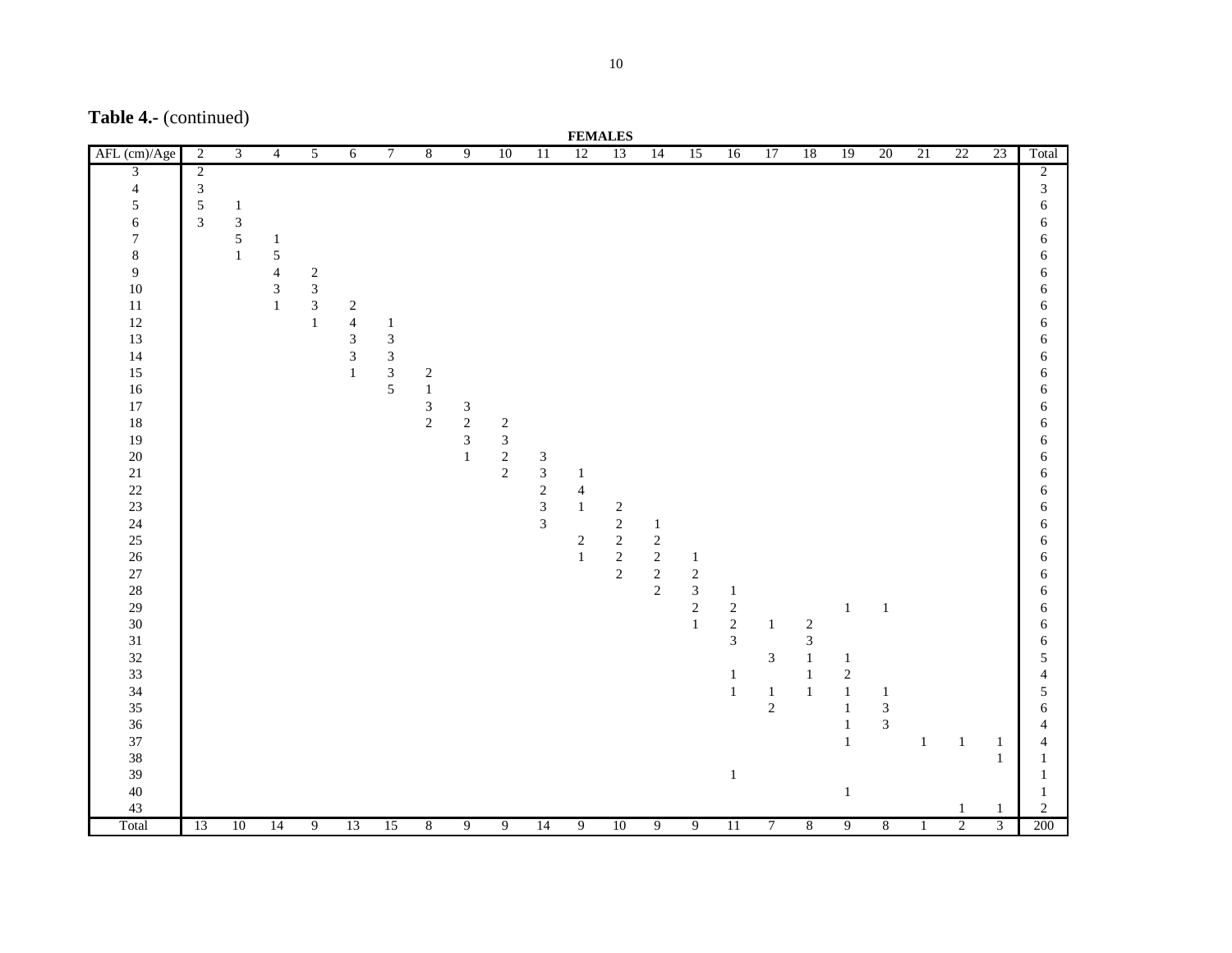|                       |                         | 1994        |                |                | 1995           |                |                     | 1996              |                   |                            | 1997         |             |               | 1998        |                  |                | 1999           |              |             | 2000        |             |
|-----------------------|-------------------------|-------------|----------------|----------------|----------------|----------------|---------------------|-------------------|-------------------|----------------------------|--------------|-------------|---------------|-------------|------------------|----------------|----------------|--------------|-------------|-------------|-------------|
| Age                   | M                       | F           | <b>Tot</b>     | М              | F              | <b>Tot</b>     | M                   | F                 | <b>Tot</b>        | М                          | $\mathbf{F}$ | <b>Tot</b>  | М             | F           | Tot              | М              | F              | Tot          | M           | F           | Tot         |
| $\overline{1}$        | $\mathbf 0$             | $\mathsf 0$ | $\mathbf 0$    | $\mathsf 0$    | $\mathbf 0$    | 0              | $\mathbf 0$         | $\mathbf 0$       | $\mathbf 0$       | $\mathsf 0$                | $\mathbf 0$  | $\mathbf 0$ | 14            | 6           | 20               | 5              | $\mathsf 0$    | 5            | $\mathbf 0$ | $\mathbf 0$ | 0           |
| $\overline{2}$        | 0                       | 12          | 12             | 16             | 26             | 42             | 25                  | 14                | 40                | 11                         | 13           | 24          | 36            | 82          | 118              | 0              | 25             | 25           | 18          | 30          | 48          |
| 3                     | 14                      | 32          | 46             | 85             | 93             | 177            | 29                  | 66                | 95                | 56                         | 121          | 177         | 108           | 118         | 225              | 18             | 29             | 47           | 59          | 49          | 108         |
|                       | 145                     | 122         | 267            | 181            | 235            | 416            | 117                 | 86                | 204               | 51                         | 102          | 153         | 121           | 116         | 237              | 128            | 82             | 209          | 36          | 14          | 50          |
|                       | 114                     | 147         | 261            | 353            | 433            | 787            | 158                 | 183               | 341               | 74                         | 80           | 155         | 90            | 49          | 139              | 111            | 86             | 197          | 151         | 132         | 283         |
|                       | 189                     | 103         | 292            | 306            | 245            | 552            | 381                 | 202               | 583               | 241                        | 204          | 445         | 142           | 202         | 344              | 97             | 150            | 247          | 135         | 142         | 277         |
|                       | 213                     | 96          | 309            | 332            | 156            | 488            | 192                 | 155               | 346               | 252                        | 355          | 607         | 406           | 314         | 721              | 303            | 142            | 445          | 97          | 121         | 218         |
|                       | 148                     | 111         | 259            | 267            | 177            | 444            | 219                 | 116               | 335               | 63                         | 98           | 161         | 523           | 383         | 906              | 358            | 258            | 616          | 108         | 123         | 231         |
| 9                     | 98                      | 124         | 222            | 117            | 139            | 256            | 144                 | 69                | 213               | 73                         | 85           | 158         | 115           | 135         | 250              | 248            | 174            | 422          | 226         | 114         | 339         |
| 10                    | 32                      | 103         | 135            | 29             | 80             | 109            | 163                 | 99                | 262               | 56                         | 42           | 98          | 131           | 95          | 226              | 110            | 87             | 197          | 183         | 155         | 338         |
| 11                    | $\mathbf 0$             | 88          | 88             | 6              | 28             | 35             | 179                 | 75                | 254               | 56                         | 95           | 151         | 81            | 54          | 135              | 69             | 41             | 109          | 18          | 55          | 72          |
| 12                    | 32                      | 39          | 71             | 0              | 23             | 23             | 53                  | 40                | 93                | 72                         | 93           | 164         | 73            | 109         | 182              | 36             | 44             | 79           | 33          | 62          | 95          |
| 13                    | $\mathbf 0$             | 36          | 36             | $\mathbf 0$    | 20             | 20             | 12                  | 26                | 37                | 39                         | 85           | 124         | 44            | 108         | 152              | 19             | 36             | 56           | 17          | 40          | 57          |
| 14                    | $\Omega$                | 15          | 15             | $\Omega$       | 5              | 5              | $\mathbf 0$         | 33                | 33                | 5                          | 37           | 42          | 25            | 51          | 76               | 26             | 35             | 61           | 22          | 33          | 55          |
| 15                    | 8                       | 17          | 25             | $\mathbf 0$    | 15             | 15             | 0                   | $\overline{4}$    | $\overline{4}$    | $\mathbf 0$                | 42           | 42          | 0             | 48          | 48               | $\overline{4}$ | 29             | 33           | 6           | 16          | 22          |
| 16                    | $\Omega$                | 8           | 8              | $\Omega$       | $\Omega$       | $\Omega$       | $\Omega$            | 11                | 11                | $\Omega$                   | 8            | 8           | $\Omega$      | 22          | 22               | $\Omega$       | 3              | 3            | 12          | 5           | 17          |
| 17                    | $\Omega$                | 0           | 0              | $\Omega$       | 0              | $\Omega$       | 0                   | $\Omega$          | $\mathbf 0$       | $\Omega$                   | 6            | 6           | $\Omega$      | 12          | 12               | $\Omega$       | $\Omega$       | $\Omega$     | $\Omega$    | $\mathbf 0$ | 0           |
| 18                    | $\Omega$                | $\circ$     | 0              | $\Omega$       | 0              | $\Omega$       | $\mathbf 0$         | $\mathbf 0$       | 0                 | $\mathbf 0$                | 5            | 5           | $\Omega$      | $\mathbf 0$ | 0                | $\Omega$       | $\overline{0}$ | 0            | 0           | 11          | 11          |
| 19                    | $\Omega$                | $\Omega$    | 0              | $\Omega$       | $\Omega$       | $\Omega$       | $\Omega$            | $\Omega$          | 0                 | $\Omega$                   | 0            | $\Omega$    | $\Omega$      | $\Omega$    | 0                | $\Omega$       | $\Omega$       | $\Omega$     | 0           | 5           | 5           |
| $20+$                 | $\Omega$                | $\circ$     | O              | 0              | $\Omega$       | $\Omega$       | $\Omega$            | $\Omega$          | $\Omega$          | 0                          | 0            | 0           | $\Omega$      | $\Omega$    | 0                | $\Omega$       | 0              | $\Omega$     | $\Omega$    | $\mathbf 0$ | $\Omega$    |
| Total                 | 993                     | 1054        | 2047           | 1693           | 1674           | 3367           | 1672                | 1179              | 2852              | 1051                       | 1469         | 2520        | 1908          | 1903        | 3812             | 1531           | 1221           | 2752         | 1120        | 1107        | 2227        |
| Mean Age              | 6,8                     | 7,8         | 6,9            | 6,2            | 6,3            | 6,1            | 7,4                 | 7,3               | 7,1               | 7,4                        | 7,9          | 7,6         | 7,5           | 8,0         | 7,6              | 7,8            | 8,0            | 7,8          | 7,8         | 8,2         | 7,9         |
|                       |                         |             |                |                |                |                |                     |                   |                   |                            |              |             |               |             |                  |                |                |              |             |             |             |
|                       |                         |             |                |                |                |                |                     |                   |                   |                            |              |             |               |             |                  |                |                |              |             |             |             |
|                       |                         | 2001        |                |                | 2002           |                |                     | 2003              |                   |                            | 2004         |             |               | 2005        |                  |                | 2006           |              |             | All         |             |
| Age                   | М                       | $\mathbf F$ | Tot            | М              | $\mathbf{F}$   | Tot            | М                   | $\mathbf F$       | Tot               | М                          | F            | <b>Tot</b>  | M             | F           | Tot              | M              | F              | Tot          | М           | F           | Tot         |
| $\overline{1}$        | 29                      | 6           | 35             | 17             | 3              | 19             | 86                  | 31                | 117               | 69                         | 26           | 95          | $\mathbf 0$   | $\mathbf 0$ | $\mathbf 0$      | $\overline{0}$ | $\mathbf 0$    | $\mathbf{0}$ | 219         | 71          | 290         |
| 2                     | 99                      | 90          | 188            | 84             | 71             | 156            | 953                 | 1038              | 1991              | 181                        | 205          | 386         | 118           | 52          | 170              | 176            | 118            | 294          | 1716        | 1775        | 3492        |
| 3                     | 94                      | 172         | 266            | 96             | 124            | 220            | 482                 | 576               | 1058              | 1322                       | 1798         | 3119        | 186           | 162         | 348              | 215            | 127            | 342          | 2762        | 3466        | 6228        |
|                       | 42                      | 77          | 119            | 14             | 43             | 57             | 305                 | 367               | 672               | 406                        | 604          | 1009        | 253           | 509         | 762              | 273            | 228            | 501          | 2072        | 2583        | 4656        |
|                       | 124                     | 159         | 283            | 62             | 46             | 108            | 281                 | 336               | 617               | 379                        | 498          | 877         | 229           | 399         | 628              | 333            | 182            | 515          | 2460        | 2731        | 5191        |
|                       | 225                     | 218         | 443            | 75             | 114            | 189            | 380                 | 254               | 635               | 670                        | 432          | 1102        | 303           | 242         | 545              | 403            | 387            | 789          | 3547        | 2896        | 6443        |
|                       | 261                     | 273         | 533            | 142            | 148            | 290            | 483                 | 359               | 843               | 495                        | 308          | 803         | 262           | 237         | 499              | 438            | 519            | 957          | 3875        | 3184        | 7059        |
|                       | 280                     | 217         | 497            | 165            | 119            | 283            | 620                 | 281               | 901               | 606                        | 346          | 951         | 257           | 337         | 594              | 239            | 276            | 514          | 3851        | 2841        | 6692        |
| 9                     | 285                     | 220         | 505            | 131            | 110            | 241            | 309                 | 226               | 535               | 498                        | 461          | 959         | 226           | 187         | 413              | 401            | 306            | 707          | 2870        | 2350        | 5221        |
| 10                    | 294                     | 369         | 663            | 118            | 148            | 266            | 255                 | 220               | 475               | 519                        | 374          | 893         | 248           | 331         | 579              | 399            | 307            | 706          | 2537        | 2409        | 4946        |
| 11                    | 63                      | 167         | 230            | 120            | 84             | 204            | 227                 | 245               | 472               | 258                        | 206          | 465         | 145           | 226         | 371              | 265            | 543            | 808          | 1488        | 1905        | 3393        |
| 12                    | 54<br>7                 | 77          | 131            | 99             | 145            | 243            | 115                 | 120               | 236               | 200                        | 190          | 390         | 51            | 116         | 167              | 150            | 380            | 529          | 967         | 1438        | 2405        |
| 13                    |                         | 74          | 81             | 30             | 45             | 75             | 52                  | 36                | 88                | 22                         | 125          | 147         | 95            | 132         | 227              | 96             | 301            | 397          | 433         | 1063        | 1496        |
| 14                    | 6                       | 98          | 104            | 10             | 53             | 63             | 18                  | 12                | 30                | 23                         | 66           | 90          | 94            | 97          | 191              | 25             | 262            | 287          | 256         | 797         | 1053        |
| 15                    |                         | 48          | 55             | 8              | 12             | 19             | 0                   | 17                | 17                | $\mathbf 0$                | 18           | 18          | 0             | 21          | 21               | 14             | 234            | 248          | 48          | 520         | 568         |
| 16                    | $\mathbf 0$<br>$\Omega$ | 30          | 30             | 20<br>$\Omega$ | 18             | 39             | 17                  | $\mathbf 0$       | 17                | $\mathbf 0$                | 21           | 21          | 0<br>$\Omega$ | 9           | 9                | 0              | 148            | 148          | 50          | 282         | 332         |
| 17                    | 6                       | 29          | 29             | $\mathbf 0$    | 9              | 9              | 25                  | 14<br>$\mathbf 0$ | 39<br>$\mathbf 0$ | $\mathbf 0$<br>$\mathbf 0$ | 23<br>6      | 23<br>6     | $\Omega$      | 17<br>3     | 17               | 11             | 37             | 48           | 35<br>6     | 147         | 182         |
| 18                    | $\Omega$                | 6           | 12<br>$\Omega$ | $\Omega$       | 10<br>$\Omega$ | 10<br>$\Omega$ | 0                   | $\Omega$          |                   | $\Omega$                   | 6            |             | $\Omega$      | $\Omega$    | 3                | 0<br>$\Omega$  | 81             | 81           |             | 123         | 129         |
| 19                    | $\Omega$                | $\mathbf 0$ |                | $\Omega$       |                | 5              | 10                  | 8                 | 10                |                            |              | 6           |               | 4           | $\mathbf 0$<br>4 |                | 43             | 43           | 10          | 54          | 64          |
| $20+$<br><b>Total</b> | 1876                    | 6<br>2335   | 6<br>4211      | 1191           | 5<br>1306      | 2497           | $\mathbf 0$<br>4617 | 4141              | 8<br>8758         | $\mathbf 0$<br>5648        | 3<br>5715    | 3<br>11363  | 0<br>2466     | 3080        | 5546             | 11<br>3447     | 32<br>4510     | 43<br>7957   | 11<br>29213 | 58<br>30695 | 69<br>59908 |

**Table 5.-** Roughhead grenadier age composition (,000) in Flemish Cap 1994-2006.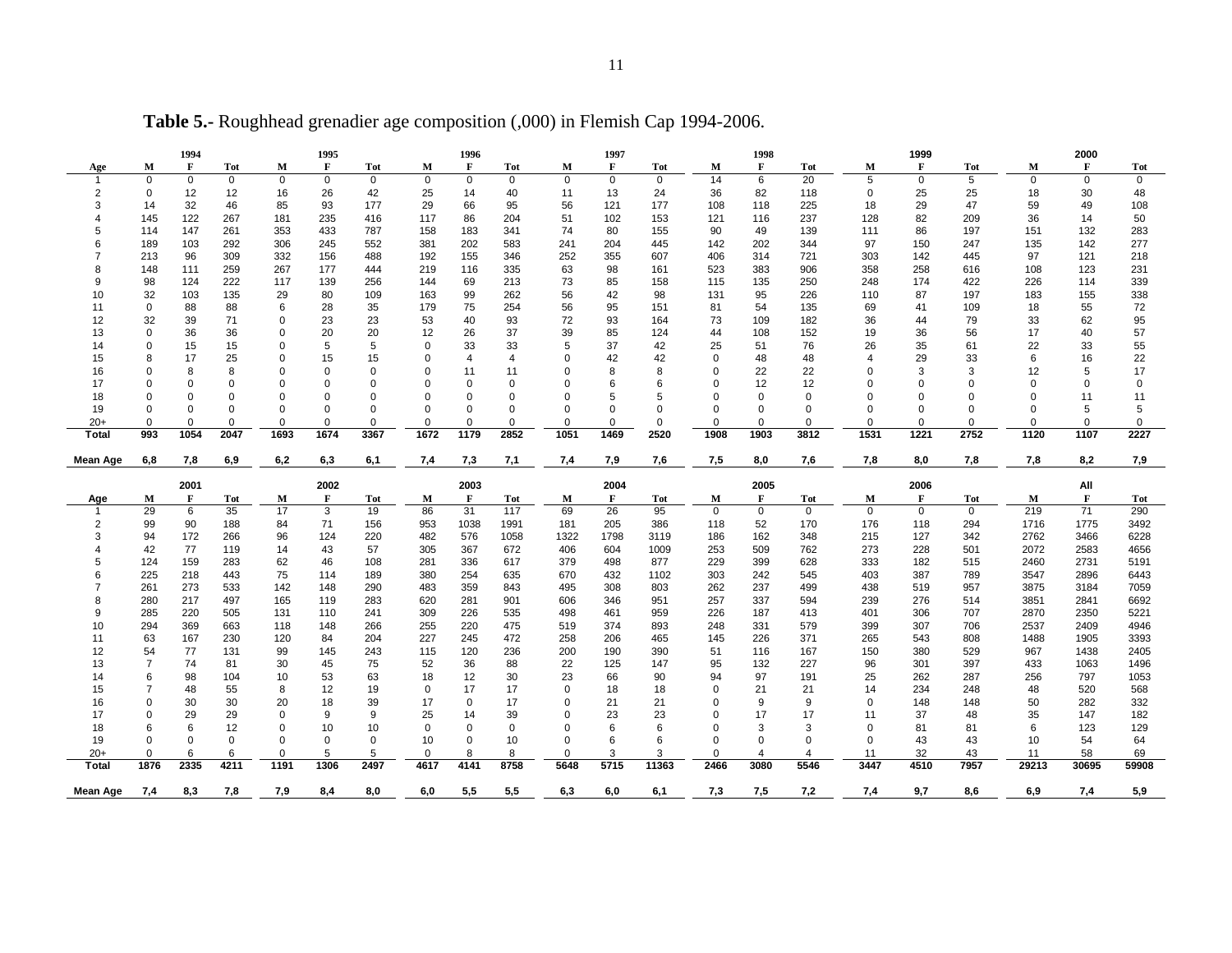**Table 6a.-** Logarithmic growth regression curves, fitted to mean length at age data, for male and female roughhead grenadier from EU Survey (1994-2006). \* Data from 1993-2002: original Cornide de Saavedra transformed to Vizconde de Eza data. 2003-2006 Original Vizconde de Eza data.

|         | <b>MALES</b>                         |       | <b>FEMALES</b>                       |       |
|---------|--------------------------------------|-------|--------------------------------------|-------|
| Year    | Regression                           | $r^2$ | Regression                           | $r^2$ |
| 1994*   | AFL (cm) = $13.023$ Ln (A) $- 7.804$ | 0.934 | AFL (cm) = $13.900 *$ Ln (A) - 7.537 | 0.923 |
| 1995*   | $AFL$ (cm) = 8.948 Ln (A) - 0.020    | 0.954 | AFL (cm) = $12.322 * Ln (A) - 4.968$ | 0.951 |
| 1996*   | $AFL$ (cm) = 8.886 Ln (A) - 1.249    | 0.994 | AFL (cm) = $12.283 * Ln (A) - 5.977$ | 0.954 |
| 1997*   | AFL (cm) = $8.691$ Ln (A) - 1.383    | 0.990 | AFL (cm) = $12.378 * Ln(A) - 6.439$  | 0.939 |
| 1998*   | AFL $(cm) = 7.125$ Ln $(A) + 1.709$  | 0.965 | AFL (cm) = $9.537 *$ Ln (A) - 1.088  | 0.912 |
| 1999*   | AFL (cm) = $7.137$ Ln (A) + $2.140$  | 0.952 | AFL (cm) = $11.021 * Ln(A) - 3.953$  | 0.942 |
| $2000*$ | AFL (cm) = $7.973 *$ Ln (A) – 0.054  | 0.984 | AFL (cm) = $12.840 *$ Ln (A) – 7.274 | 0.934 |
| $2001*$ | AFL (cm) = $7.423*$ Ln (A) + 1.514   | 0.978 | AFL (cm) = $10.282 * Ln (A) – 1.623$ | 0.978 |
| $2002*$ | AFL (cm) = $7.313$ *Ln (A) + 1.26    | 0.970 | AFL (cm) = $10.606 *$ Ln (A) – 2.393 | 0.913 |
| 2003    | AFL (cm) = $7.208$ *Ln (A) + 1.301   | 0.971 | AFL (cm) = $9.443 * Ln (A) - 1.196$  | 0.904 |
| 2004    | AFL (cm) = $7.677$ *Ln (A) + 0.746   | 0.964 | AFL (cm) = $10.707 *$ Ln (A) – 2.392 | 0.923 |
| 2005    | AFL (cm) = $8.322$ *Ln (A) - 0.858   | 0.970 | AFL (cm) = $11.888 * Ln (A) – 6.014$ | 0.962 |
| 2006    | AFL (cm) = $10.01$ *Ln (A) – 3.999   | 0.972 | AFL (cm) = $13.15 *$ Ln (A) – 8.222  | 0.952 |

**Table 6b.-** Parameters of the Von Bertalanffy growth curves, fitted to individual length at age using non-linear regression, by sex for the EU Survey 1993-2006. 1993-2004 Data from Flemish Cap survey < 720 and \* 2004-2006 data down to 1500 meters.

|         |          | <b>MALES</b>          |       |          | <b>FEMALES</b> |       |
|---------|----------|-----------------------|-------|----------|----------------|-------|
| Year    | $t_{o}$  | $\mathbf{L}_{\infty}$ | K     | $t_{o}$  | L®             | K     |
| 1993    | 1.074    | 21.9                  | 0.197 | 0.634    | 46.4           | 0.060 |
| 1994    | 1.768    | 22.8                  | 0.254 | $-0.054$ | 57.6           | 0.048 |
| 1995    | $-1.576$ | 37.1                  | 0.073 | $-0.681$ | 51.9           | 0.053 |
| 1996    | 0.490    | 23.5                  | 0.172 | 0.346    | 77.0           | 0.032 |
| 1997    | 1.425    | 22.9                  | 0.176 | 0.533    | 51.2           | 0.050 |
| 1998    | 0.270    | 27.5                  | 0.109 | 0.460    | 46.3           | 0.056 |
| 1999    | $-0.132$ | 27.9                  | 0.104 | 0.405    | 57.8           | 0.044 |
| 2000    | 0.199    | 25.8                  | 0.128 | $-0.079$ | 68.7           | 0.034 |
| 2001    | 0.950    | 23.9                  | 0.159 | 0.350    | 52.3           | 0.051 |
| 2002    | 0.072    | 25.0                  | 0.128 | $-0.089$ | 63.8           | 0.054 |
| 2003    | 0.050    | 26.0                  | 0.120 | $-0.357$ | 42.4           | 0.061 |
| $2004*$ | 0.186    | 30.0                  | 0.103 | $-0.461$ | 92.5           | 0.025 |
| $2005*$ | $-0.143$ | 34.4                  | 0.078 | $-0.383$ | 71.2           | 0.033 |
| 2006*   | 0.638    | 29.8                  | 0.105 | $-0.219$ | 93.0           | 0.024 |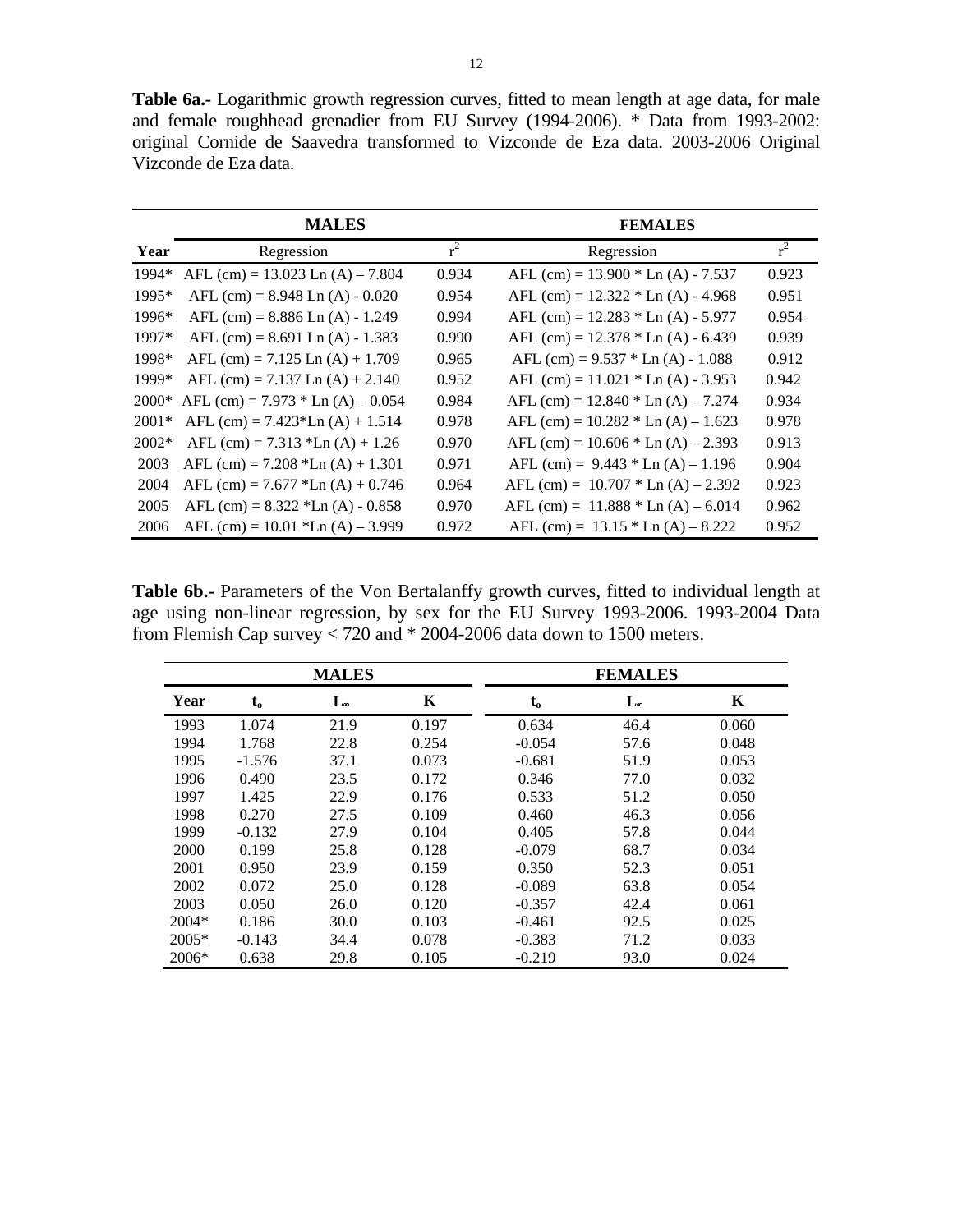|      | <b>MALES</b>                                  |        | <b>FEMALES</b>                                |        |
|------|-----------------------------------------------|--------|-----------------------------------------------|--------|
| Year | Regression                                    | $r^2$  | Regression                                    | $r^2$  |
| 1993 | W (g) = $0.0793 * AFL$ (cm) <sup>3.0883</sup> | 0.9734 | W (g) = $0.1016 * AFL$ (cm) <sup>2.9934</sup> | 0.9895 |
| 1994 | W (g) = $0.1489 * AFL$ (cm) <sup>2.8437</sup> | 0.9694 | W (g) = $0.1015 * AFL$ (cm) <sup>2.9935</sup> | 0.9895 |
| 1995 | W (g) = $0.1131 * AFL$ (cm) <sup>2.9409</sup> | 0.9818 | W (g) = $0.1139 * AFL$ (cm) <sup>2.9344</sup> | 0.9859 |
| 1996 | W (g) = $0.1244 * AFL$ (cm) <sup>2.8889</sup> | 0.9802 | W (g) = $0.1367 * AFL$ (cm) <sup>2.8536</sup> | 0.9851 |
| 1997 | W (g) = $0.1209 * AFL$ (cm) <sup>2.8840</sup> | 0.9812 | W (g) = $0.1202 * AFL$ (cm) <sup>2.8898</sup> | 0.9923 |
| 1998 | W (g) = $0.1338 * AFL$ (cm) <sup>2.8621</sup> | 0.9669 | W (g) = $0.1199 * AFL$ (cm) <sup>2.9015</sup> | 0.9866 |
| 1999 | W (g) = $0.1290 * AFL$ (cm) <sup>2.8670</sup> | 0.9718 | W (g) = $0.1174 * AFL$ (cm) <sup>2.8950</sup> | 0.9866 |
| 2000 | W (g) = $0.1423 * AFL$ (cm) <sup>2.8148</sup> | 0.9776 | W (g) = $0.1708 * AFL$ (cm) <sup>2.7537</sup> | 0.9744 |
| 2001 | W (g) = $0.2747 * AFL$ (cm) <sup>2.5821</sup> | 0.9637 | W (g) = $0.1922 * AFL$ (cm) <sup>2.716</sup>  | 0.9859 |
| 2002 | W (g) = 0,143 * AFL (cm) <sup>2,8218</sup>    | 0.9878 | W (g) = 0,119 * AFL (cm) <sup>2,884</sup>     | 0.9921 |
| 2003 | W (g) = $0,103$ * AFL (cm) <sup>2,9376</sup>  | 0.9797 | W (g) = 0,101 * AFL (cm) <sup>2,9391</sup>    | 0.9911 |
| 2004 | W (g) = 0,109 * AFL (cm) <sup>2,9125</sup>    | 0.9879 | W (g) = $0,0096 * AFL$ (cm) <sup>2,9512</sup> | 0.9924 |
| 2005 | W (g) = $0,102$ * AFL (cm) <sup>2,9462</sup>  | 0.9806 | W (g) = $0.0975 * AFL$ (cm) <sup>2,9555</sup> | 0.9755 |
| 2006 | W (g) = $0,161$ * AFL (cm) <sup>2,7753</sup>  | 0.9692 | W (g) = 0,1329 * AFL (cm) <sup>2,8531</sup>   | 0.9842 |

**Table 7.-** Length weight relationship for roughhead grenadier males and females from EU Survey (1993-2006).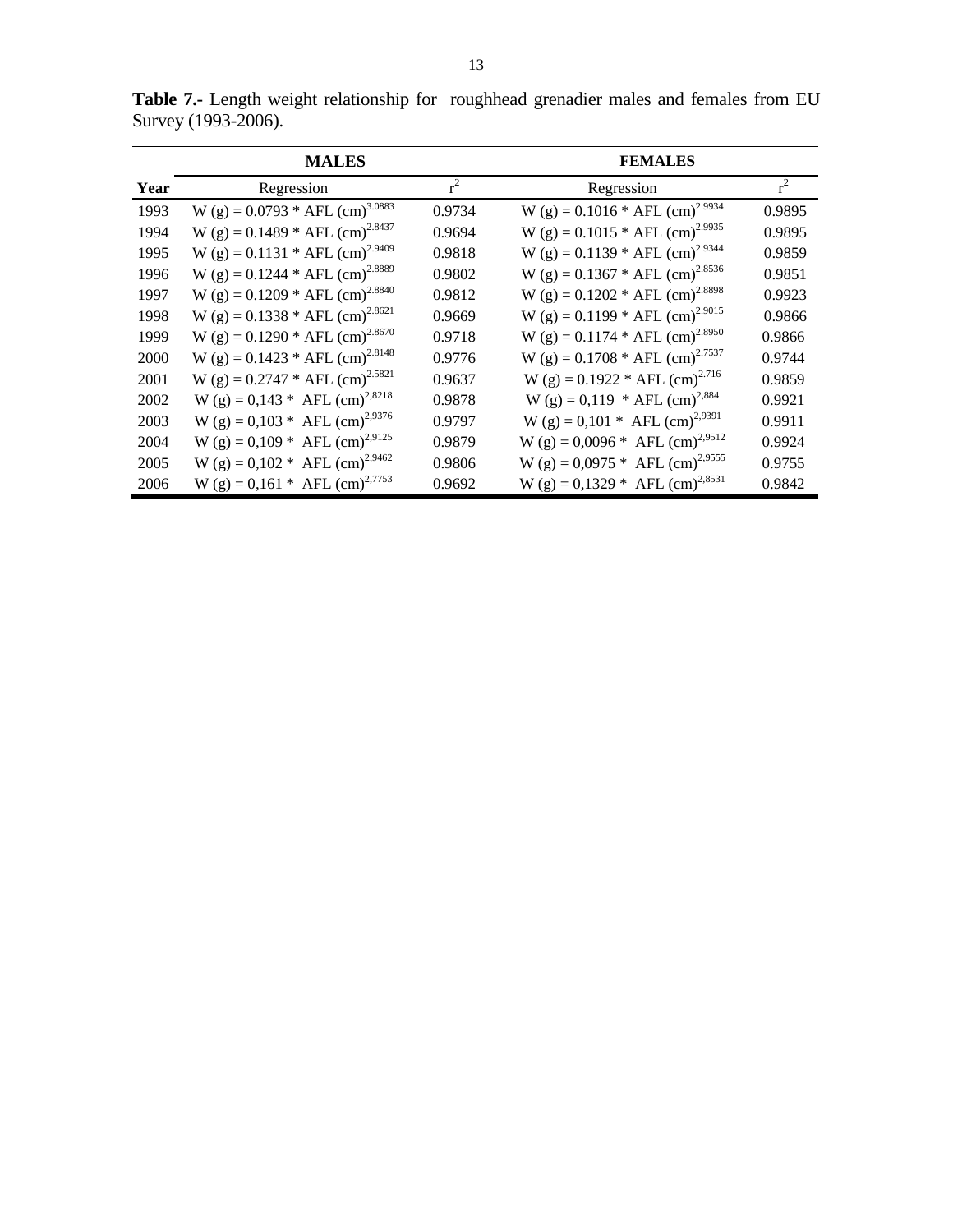# **FIGURES**

**Figure 1.-** Total biomass estimated by the swept area method during the EU Flemish Cap bottom trawl survey (1988-2006).



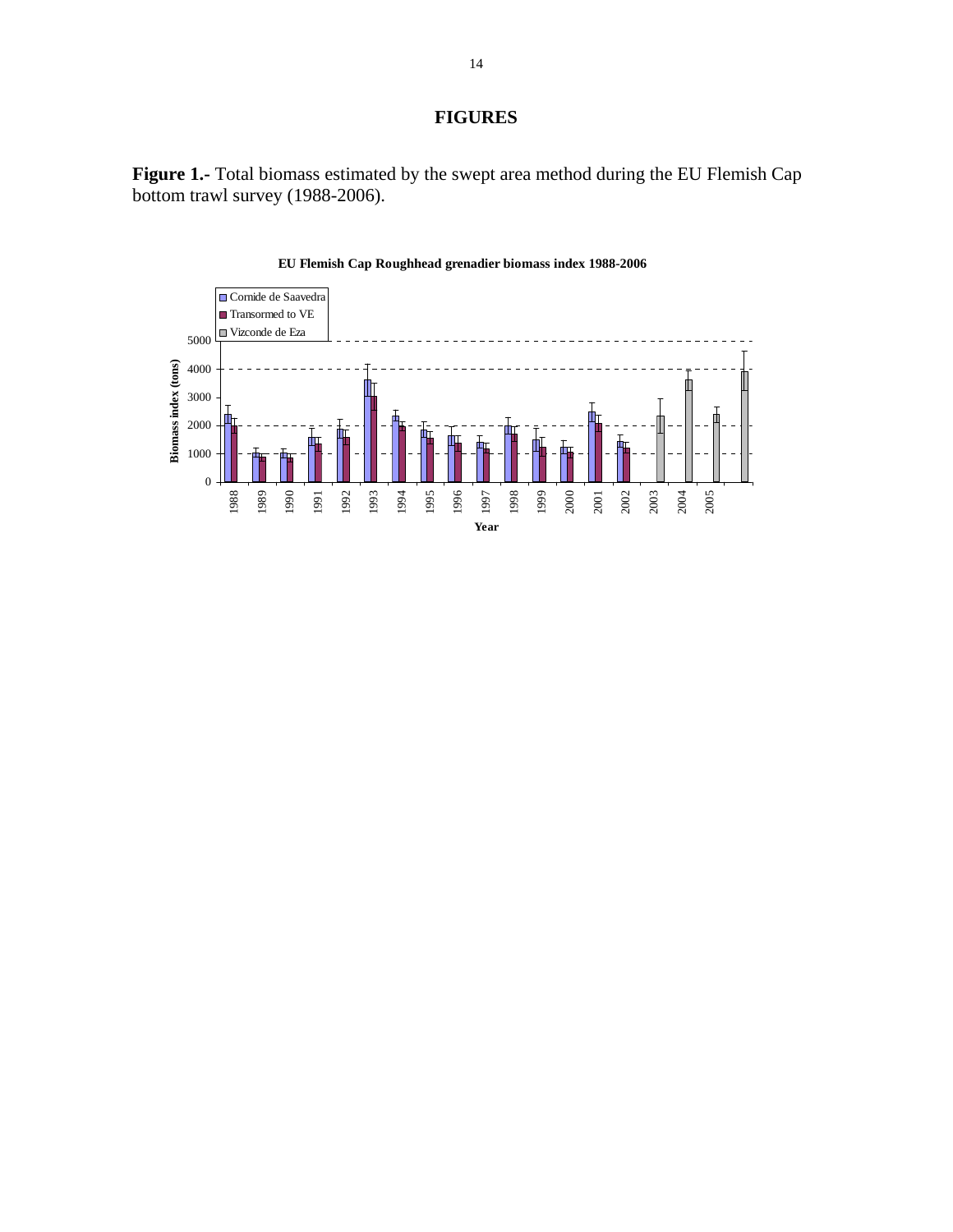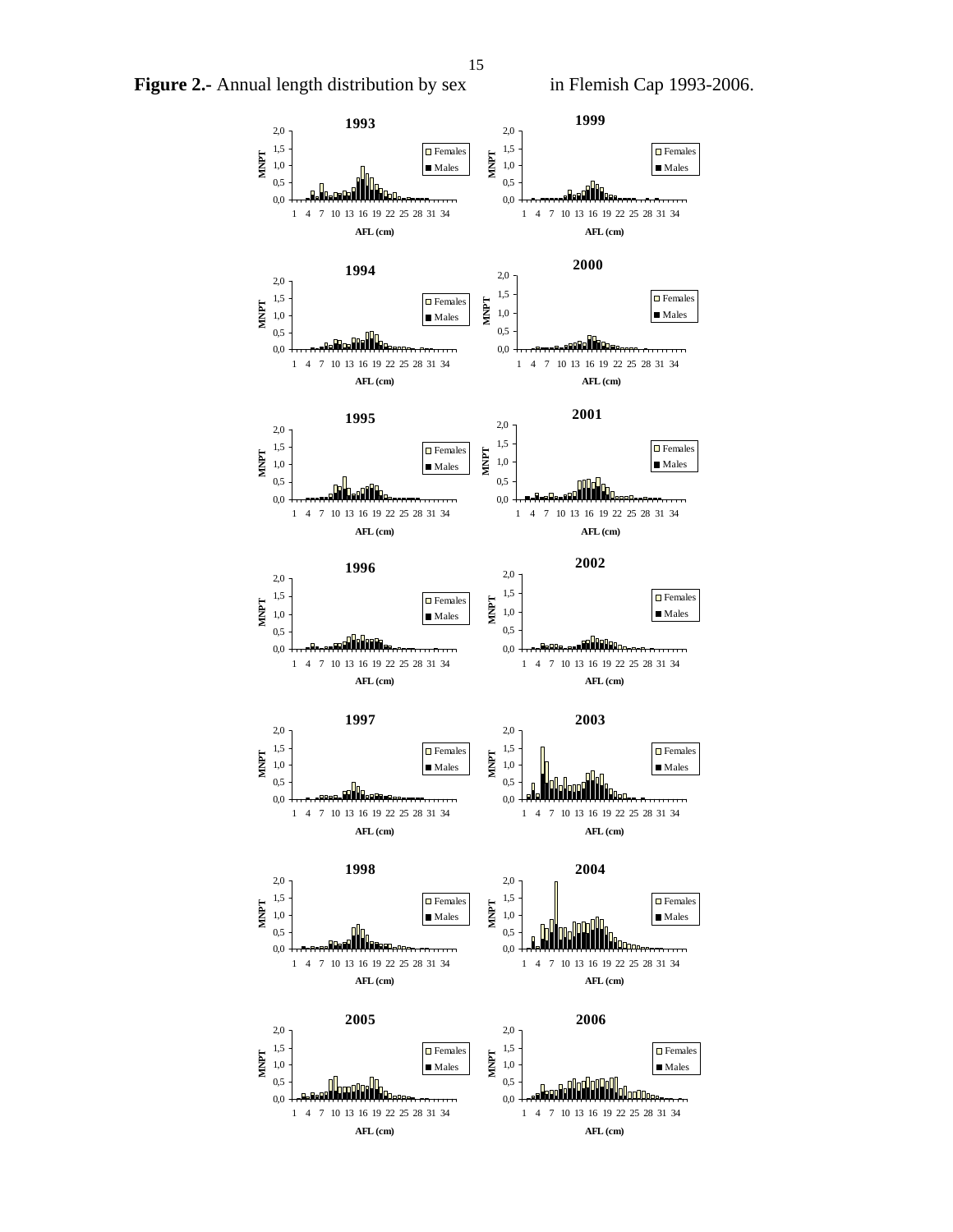**Figure 3.-** Annual age composition by sex in Flemish Cap 1994-2006.

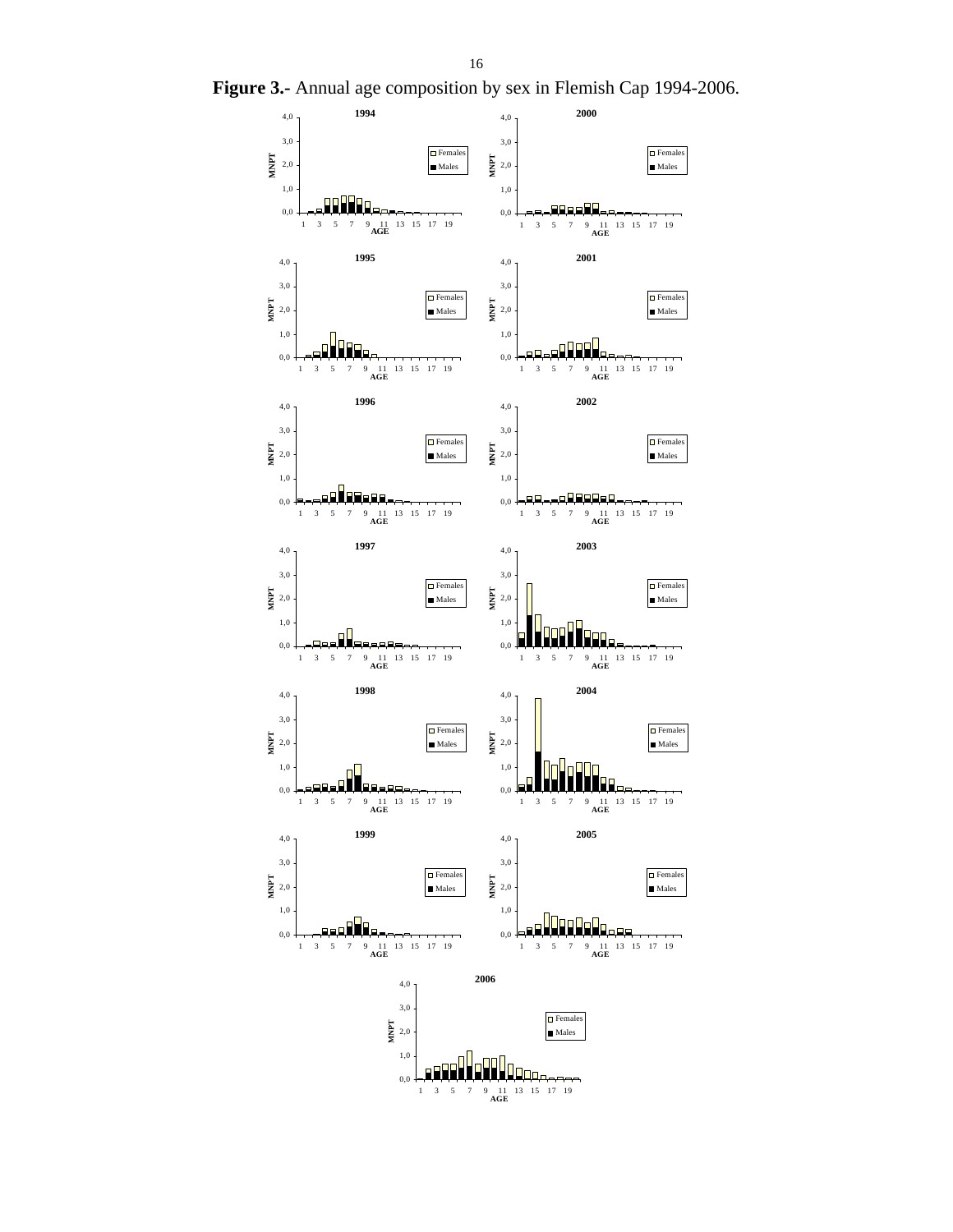

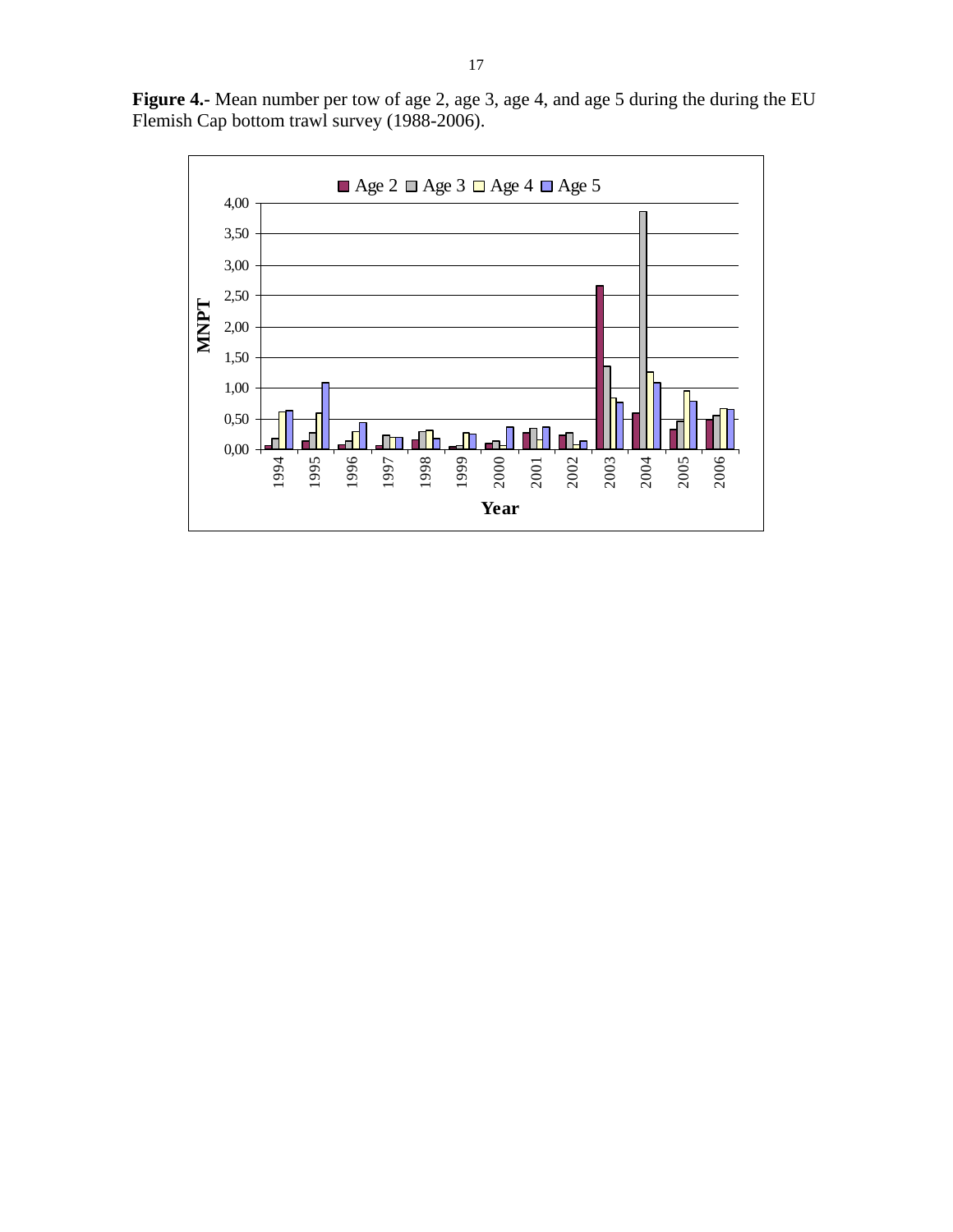**Figure 5.-** Female ratio by age in Flemish Cap 1994-2006.





Figure 6.- Female ratio by length in Flemish Cap 1993-2006.



**TOTAL 1993-2006**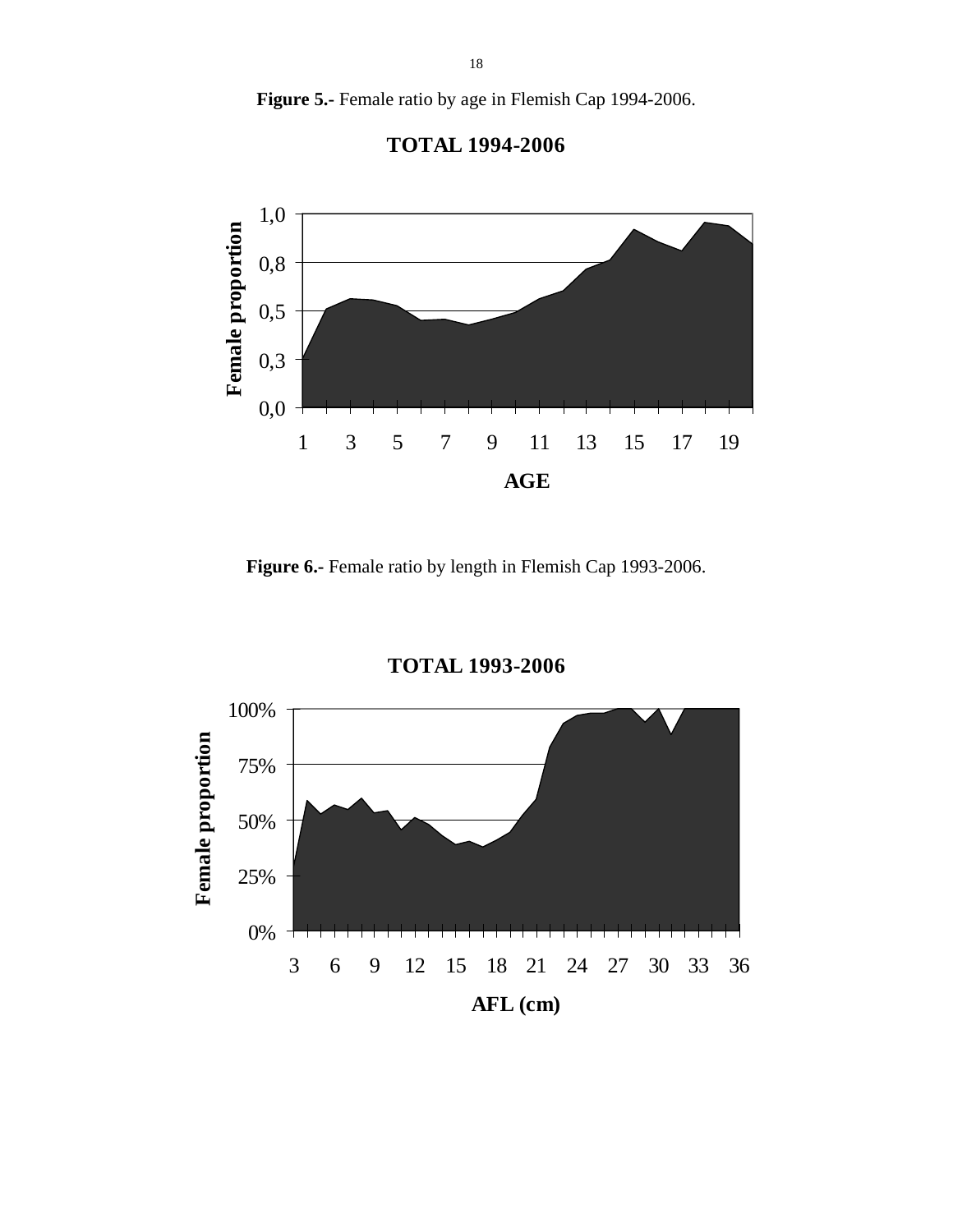

**Figure 7.-** Logarithmic growth curve by sexes in Flemish Cap 2006.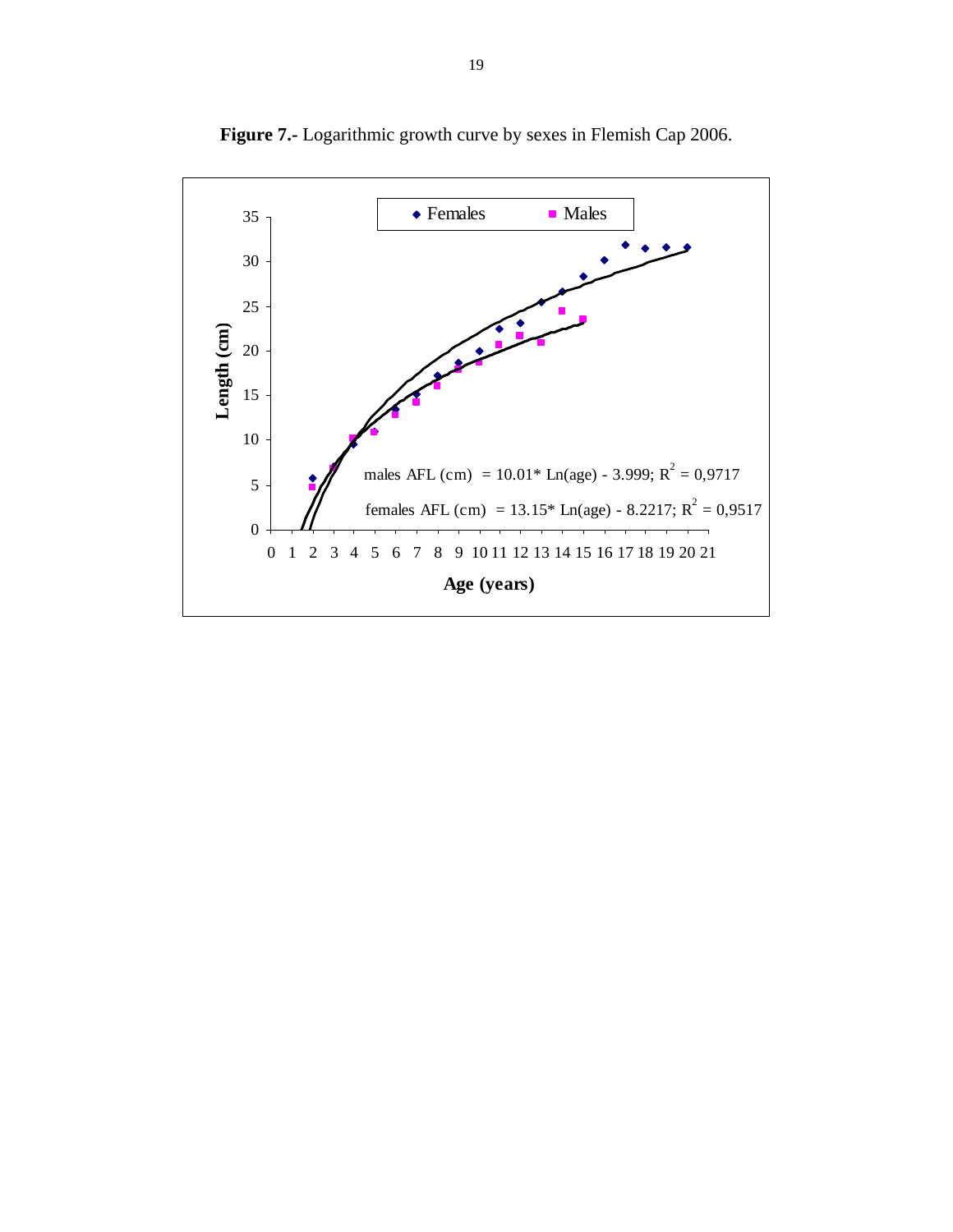

**Figure 8.-** Catch curves by sex for roughhead grenadier in Flemish Cap 1994-2006.